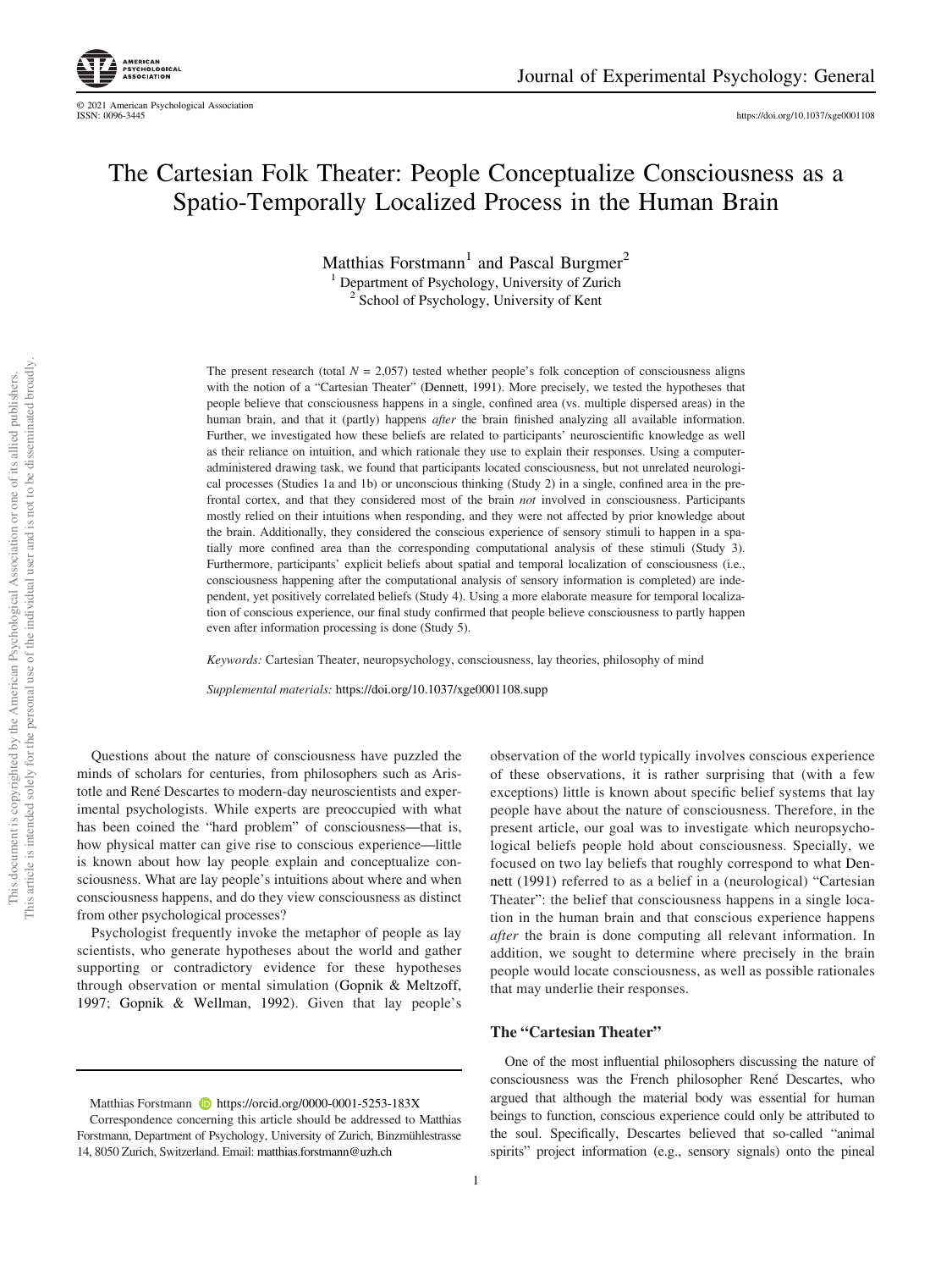gland—a pine-nut-sized organ located in the epithalamus, roughly in the center of the brain between both hemispheres. The pineal gland, he reasoned, is the "place in which all our thoughts are formed" (Descartes, 1640/1991, p. 143), and at which the soul connects to the body. In other words, conscious experience is information arriving at the pineal gland, "which the rational soul united to this machine will consider directly" (Descartes, 1632/1985, p. 106). Descartes was thus among the first to posit that humans consciously experience information (with the help of the soul) in the order at which they arrive at a specific, centrally located spot in the human brain. While Descartes views may not reflect an adequate understanding of neurological processes, they are still a perfect example of how one's intuitions (based on one's subjective experiences) may influence neuropsychological lay beliefs pertaining to conscious experience.

In fact, the idea that everything arrives at a single location in the brain where consciousness happens (even without the help of a soul) seems to be intuitively appealing to many people—even today. Dennett (1991) suggests that lay people tend to subscribe to an idea referred to as "Cartesian materialism"

[...] the view that there is a crucial finish line or boundary somewhere in the brain, marking a place where the order of arrival equals the order of "presentation" in experience because what happens there is what you are conscious of (p. 107).

For Dennett, the "Cartesian Theater" is a metaphor for how lay people (in his view wrongly) conceptualize consciousness in the brain: All sensory information originating from the corresponding organs is processed and analyzed by the brain upon which the results of this computation are chronologically brought together in a single location "somewhere in the center" (Dennett, 1996, p. 160), where consciousness takes place. Yet, in Dennett's view, without a *res cogitans*, a magical perceiving entity, there is no need for information in the brain to "come together" in single location—in fact, he would consider it a waste of valuable resources. According to this view, there is no neurological gateway to consciousness. The processing and analyzing of inputs itself *constitute* conscious experience, rather than *cause* it (Damasio, 1989; Dennett & Kinsbourne, 1992).

Modern neuroscientific research on the neurological correlates of consciousness, however, reveal a more complicated picture: There is still ongoing debate about which specific patterns of brain activity are correlated with being conscious of specific phenomenal content. These correlates are distinct from the neural correlates of *being conscious* (as opposed to unconscious) and of unconscious processes that contribute to the conscious experience (Rees et al., 2002). Likewise, it is still not clear how many distinct neural systems are necessarily involved in conscious perception, or whether there is some kind of "hub" for consciousness. In contrast to Dennett's view, many contemporary neuroscientists argue in favor of certain brain areas fulfilling this function. While some consider the prefrontal cortex primarily causally responsible for conscious experience (e.g., Global Work Space Theory; Baars, 1997), newer work suggests that areas further back in the brain, such as the posterior cerebral cortex (Koch et al., 2016), the lateral occipital cortex, or the intraparietal sulcus (Hutchinson, 2019) play the key role in conscious perception of phenomenal content (Boly et al., 2017; but see Odegaard, 2017; for a different view). Yet regardless of which area it may be, the idea of a brain area that is primarily responsible for consciousness has widespread support.

More importantly for the present research, however, is the question of how lay people understand consciousness. There are different reasons for why they may reveal a belief in a neurological "Cartesian Theater." For one, the idea of a central locus of subjectivity that similarly manifests on a neurological level may be appealing, because they subjectively experience a chronologically consistent stream of consciousness, comprising a sequence of points in spacetime, each representing a phenomenal state that maps onto the objective state of the world around them at that particular moment. As such, the belief may be a result of an intuition, based on phenomenological experience. In addition, such a belief may be related to how we speak of the mind, consciousness, or the self in everyday language: We speak of these constructs as if they are single, coherent entities, not as emergent properties or epiphenomena. Such a construal might facilitate the localization of consciousness in a single, confined, brain area. Likewise, research found that people intuitively dissociate minds from bodies (e.g., Forstmann & Burgmer, 2015). As a result, this dualism, in combination with acquired knowledge about the physical origins of mental states, might foster a tendency in people to locate consciousness in a single, smaller brain area (as most of it takes place "elsewhere"), similar to Descartes' viewpoint. Finally, the neurological Cartesian Theater could be the result of learning. That is, it could be due to neuroscientific knowledge that people acquired—for example, if they learned that a certain part of the brain is a "hub" for consciousness, or culturally-learned naïve reasons, such as pertaining to spiritual or religious beliefs that place special importance on certain body parts (e.g., the eyes) or brain regions.

As with neuroscientific evidence regarding the location of consciousness in the brain, there is considerable research on the temporal order of conscious states. While Dennett considers the *subjective temporal order* itself an illusion, as he believes it does not correspond to a chronological sequence of distinct neurological states (some computational processes take longer than others, leave different amounts of residual activity, are nonconscious, etc.), modern views likewise have a more nuanced perspective on the matter. The human brain is capable of accurately identifying the temporal order of sensory events down to 20 ms differences between stimuli, and actively accounts for lags in arrival and processing times of the various sensory information (Vroomen & Keetels, 2010). It was suggested that it utilizes a temporal integration mechanism that binds multiple chronological events into a string of perceptual units (Pöppel, 1997). Related to the question of localization, there is ongoing debate about whether this temporal information processing across senses relies on a centralized or multiple, locally independent systems (e.g., Ivry & Spencer, 2004; Mauk & Buonomano, 2004).

Yet, regardless of these neuroscientific debates, Damasio (1992) posits that the concept of a Cartesian Theater aligns so well with our intuitions that "[it] is certainly the common-sense concept of the nonscientist and nonphilosopher in the street" (p. 208). Whether this claim is indeed true, however, has not yet been thoroughly established. The present research aims at gathering the first empirical evidence for whether the notion of such a "Cartesian folk theater" is valid, that is, whether there are specific lay theories about the neuropsychological underpinnings of consciousness.

Notably, as becomes apparent in the theoretical considerations outlined above, there are two aspects to a belief in a Cartesian Theater: an intuitive, experience-based belief in a perceiving entity (such as a soul), as well as corresponding assumptions about the brain.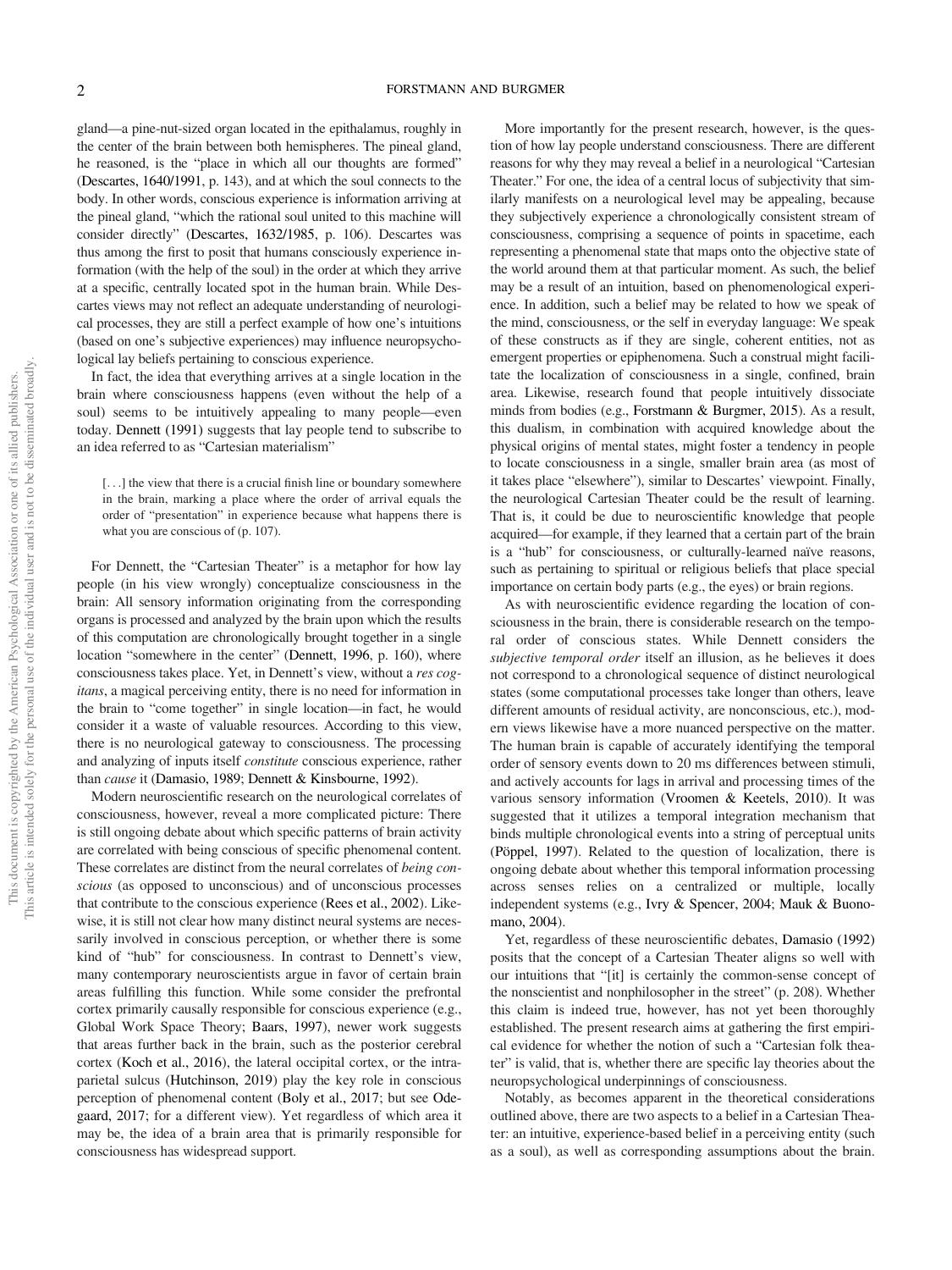While Descartes believed there was a soul that "actively considered" the information arriving at the pineal gland—as if there was a tiny metaphysical homunculus sitting on a chair, observing on a screen what is seen by the eyes and hearing through speakers what is heard by the ears (hence the term "theater")—it is possible that even without a dualistic belief in a "ghost in the machine" (Ryle, 1949), lay people intuitively conceptualize consciousness in the brain as if there really was such a "theater." In the present research, we were interested in this latter phenomenon. In other words, for the present purposes, we define a lay belief in a Cartesian Theater as neuropsychological lay belief in spatial (and temporal) confinement of consciousness in the brain, regardless of people's metaphysical assumptions about whether there is a perceiving entity at or connected to this location.

As such, the presently investigated lay beliefs would not just align with a nondualistic Cartesian Theater, but would similarly match to other theoretical constructs (briefly mentioned above), such as Baar's (1997) concept of a global work space in memory, comprising "momentarily active, subjectively experienced" events, which is also frequently described using the metaphor of a theater (e.g., Blackmore, 2005), albeit without the dualistic component of a metaphysical perceiving entity.

## Past Research on Lay Theories About the Location of Consciousness

While there have—to our knowledge—been no direct investigations into where people locate consciousness or conscious experience in the brain, some research has investigated the related lay belief about the location of the "self," that is, people's beliefs about where "they" are located within their bodies. James (1890) distinguished two aspects of the self: the me-self, a conglomerate of thoughts, feelings, and beliefs a person has about him- or herself (the *self-as-known,* as e.g., used in "self-concept"), and the I-self, the experiencing subject (the *self-as-knower*). According to Leary and Tangney (2003), the I-self can be understood as the "inner psychological entity that is the center or subject of a person's experience... [the] experiencing "thing" inside their heads that registers their experiences, thinks their thoughts, and feels their feelings... [the] mental presence [that] is at the core of who they really or most essentially are" (p. 5). This description of the I-self seems related to the concept of conscious experience, suggesting that lay people could make similar judgments with regard to consciousness as they do with regard to the self. Further, it defines the I-self as a "thing" in the head that experiences—a notion closely matching Descartes' views on the role of the soul and the pineal gland in the brain. Given that the notion of a center of conscious experience is so intuitively appealing that it may be responsible for a lay belief in a Cartesian Theater (as defined above), past research on people's beliefs about the physical location of the self seems especially relevant for the present research questions.

In the past, philosophers located the self, the soul, or consciousness in various bodily organs, such as the heart or—as discussed above—the pineal gland. From the early 20th century on, scholars tried to identify the *factual* location of people's egocenter, that is, a point in space that constitutes the center of their conscious experience. They found that, for the nonvisually-impaired, the audiovisual egocenter lies on the ocular axis, somewhere between the eyes—like a cyclopian third eye behind the bridge of the nose (e.g., Barbeito & Ono, 1979; Merker, 2007).

However, this research did not address where lay people themselves believe their self (or consciousness) to be located. Past research shows that people are intuitively able to locate certain conscious experiences within the physical realm. Presenting them with an outline of a human body, Nummenmaa et al. (2014) asked participants to colorize where in their body they felt various emotions. They found that people locate emotions differently throughout the body, and that the location seemed to depend on certain features of the respective emotion. However, for nearly all emotions, people also colorized the head of the human body, presumably representing the mental component of the emotional experience. That is, people feel "changes in the contents of mind triggered by the emotional events," (p. 3) and answer accordingly.

More closely addressing the question of the location of consciousness, Limanowski and Hecht (2011) asked participants to locate the self in human and nonhuman entities by placing crosshairs on the respective silhouettes. They found that people tended to locate both the self and the *phenomenal self* (corresponding to the aforementioned I-self, i.e., the center of subjective experience) of humans in the brain and the heart, yet only in the brain for abstract creatures. Importantly, when explicitly asked, most participants (72%) stated that they believed there was a *single* location inside the human body where the self is located.

Similarly, using structured interviews, Bertossa et al. (2008) found that people intuitively understand the concept of locating consciousness, and 83% of their participants located their consciousness (here defined as the "I-that-perceives") at a precise point inside the head (i.e., somewhere in the center, but behind the eyes). This was the case for both blind and seeing people. Likewise, Alsmith and Longo (2014) used a variation of an egocenter task to investigate where people locate their selves. Specifically, participants were asked to change the angle of a rod positioned in front of them so that it points to where "they" are. Although the sample size was small, the authors found that people tended to point the rod to their upper face. Some participants, however, oriented the rod toward their heart, yet it remains unclear whether they indeed intended to locate their self in their heart, or whether they chose the torso as the largest defining region and center of the entire body (i.e., they may have understood the "self" in terms of a physical body rather than the center of conscious experience).

Using a more indirect measure, Starmans and Bloom (2012) found that people seem to locate the self in a "precise location within the body, at or near the eyes" (p. 313). Both children and adults consistently indicated that an object was closest to a person when it was in front of their eyes (as opposed to, e.g., their feet or torso). Interestingly, this was also the case when the eyes were not in the head of the being displayed (in this case, an alien species). Yet the studies provide no evidence for whether people locate the self in front of, *in*, or behind the eyes (as suggested by Bertossa et al., 2008), or whether they considered the presence of a brain behind the eyes. Likewise, it remains unclear how people conceptualize the self in these studies: as a body (which the instructions suggest) or as the "I-that-perceives."

Lastly, Anglin (2014) found that 94% of people associated the term "mind" (as opposed to "soul" or "self") with thoughts and consciousness, and when asked an open question about the location of the mind in the body, 97% of participants located it in the head or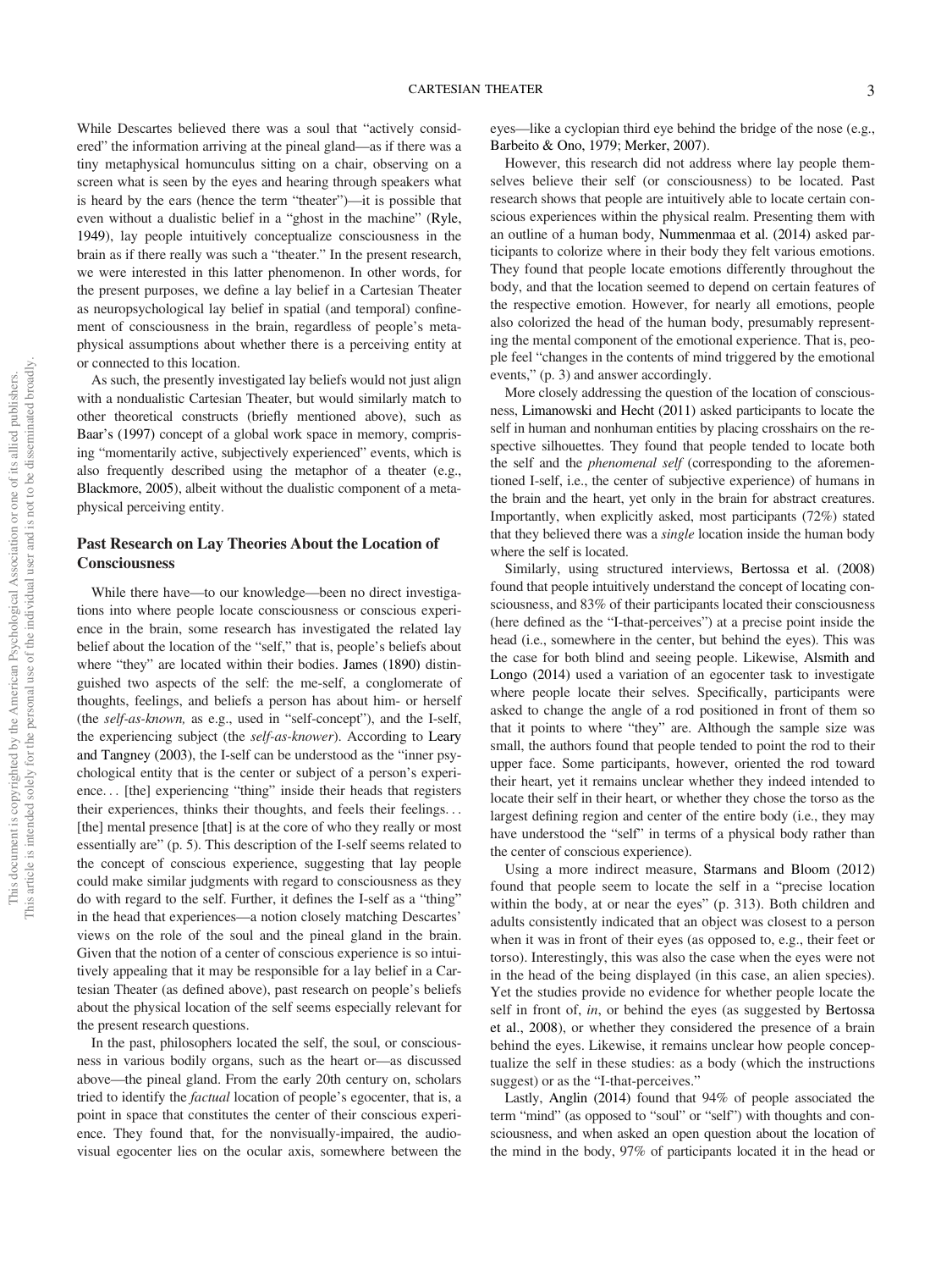brain. In turn, participants were equally likely to indicate that the "self" was located in the head, in the chest, or "unlocalized" (each roughly 25%).

Based on these studies, it seems evident that most people believe that the "seat" of the self (in some cases understood as consciousness) is the human brain or the head. Some initial evidence suggests that they roughly locate it in the frontal part of the head—most likely somewhere behind the eyes. Yet, the methodologies employed in these studies did not allow for a more precise assessment of where people locate their consciousness, that is, whether they truly believe in a Cartesian Theater as we defined initially. For example, both Descartes and a modern neuroscientist—who may consider consciousness a complicated process involving different brain regions—would choose the brain as the seat of consciousness, albeit with potentially vastly different ideas about which parts of the brain are involved at which point in time, and for which reason.

In other words, no study has thus far directly investigated people's lay theories about which parts of the brain play a role in consciousness, and whether they in fact believe that there is a single location in space and time where everything "comes together" to form conscious experience. In addition, in most studies to date, participants were prompted to name or select a *single* location where they thought the self was located. To test whether people truly subscribe to the idea of a Cartesian Theater, however, they would also need to have the option of selecting multiple areas involved in consciousness, as well as the ability to select areas of different sizes. After all, it remains a realistic possibility that contrary to Dennett's suggestion—acquired knowledge about the intricacies of the human brain leads people to develop a "networktheory" of consciousness, in which multiple interconnected areas of the brain contribute to consciousness.

Further, past studies did not tap into lay people's beliefs about the temporal aspects of consciousness. A crucial element of a lay belief in a Cartesian Theater is the idea that consciousness happens not as a byproduct of (i.e., a simultaneously-occurring phenomenon), but as a result of (i.e., a subsequently-occurring downstream consequence) the processing and analyzing of information —because it happens at the final destination of all signals. Yet, whether people believe in such a temporal localization, and whether it is associated with a corresponding belief in a spatially localized consciousness is still unknown.

#### Hypotheses

Our definition of a lay belief in a Cartesian Theater allows for various predictions. Specifically, we hypothesized that people would, on average, locate consciousness in a single (as opposed to multiple) areas of the human brain, and that people would consider most of the brain ( $>$  50%) not to be involved in consciousness.<sup>1</sup> In line with Damasio's (1992) suggestion and past research on lay beliefs about the self, we further hypothesized that they would locate consciousness in the frontal part of the brain (relative to the midcoronal plane), and that people would locate unconscious or specific functional processes (e.g., motor control) elsewhere. Further, we hypothesized that when comparing two aspects of a sensory experience—the computational analysis of sensory information in the brain and the corresponding conscious experience—people would consider the latter be more spatially confined in the brain than the former, again based on the assumption that consciousness is a result rather than the byproduct of these computations.

Addressing the temporal aspects of consciousness, we predicted that, on average, people would consider consciousness to (partly) happen after the brain is done computing all information pertaining to a given sensory experience, and that explicit belief in spatial and temporal confinement of consciousness would constitute unique, albeit positively correlated beliefs.

#### The Present Research

Using computer-administered drawing tasks, Studies 1a and 1b investigated where in the brain people locate consciousness (in comparison with motor control) and investigated people's rationales for their choices as well as how responses were affected by neuroscientific knowledge. Further ruling out alternative explanations, Study 2 tested whether people would differentially locate conscious versus unconscious thinking. In Study 3, we sought to determine whether people consider the conscious experience of a stimulus to be more spatially confined than the underlying computational analysis of sensory information. Studies 4 and 5 investigated temporal beliefs about consciousness. Specifically, using a newly-developed questionnaire, Study 4 tested whether the belief that consciousness happens at a specific location in the brain and the belief that consciousness happens after the processing of all relevant information is done constitute independent, yet correlated beliefs. Finally, Study 5 used a more elaborate slider-based measure to investigate intuitions about the temporal order of information processing and conscious experience.<sup>2</sup> The present studies were not preregistered. Data and analysis code for all studies are available from the authors upon request. Questionnaires can be found in the online supplemental materials.

#### Study 1a: Locating Consciousness

To test whether participants believe in a Cartesian Theater, in the first study,<sup>3</sup> our goal was to examine which parts of the brain participants thought would contribute to consciousness, using a drawing task especially designed for this purpose. Specifically, based on our definition of a belief in a Cartesian Theater, we tested whether participants would (a) locate consciousness, but not another specific process (in this case voluntary motor control), in the frontal part of the brain (relative to the midcoronal plane); (b) that they would colorize a brain area smaller than 50%; and (c) that they would consider a single, confined area (as opposed to multiple unconnected areas) responsible for conscious experience.

<sup>&</sup>lt;sup>1</sup> We did not have specific hypotheses about the absolute size of the brain area people consider responsible for different faculties in the brain, as this is likely to be affected by specifics of the drawing task participants completed (see General Discussion).

<sup>&</sup>lt;sup>2</sup> Studies 1b and 2b (online supplemental materials) received formal ethics approval from the University of Kent (IDs 202016061537846797; 202016069334986862). The remaining studies (including informed consent, data storage, etc.) were designed and executed in accordance with the ethics guidelines provided by the German Science Foundation (DFG).

<sup>&</sup>lt;sup>3</sup> See online supplemental materials for a very similar pilot study, in which we asked participants to colorize where in the brain they thought consciousness was *located*.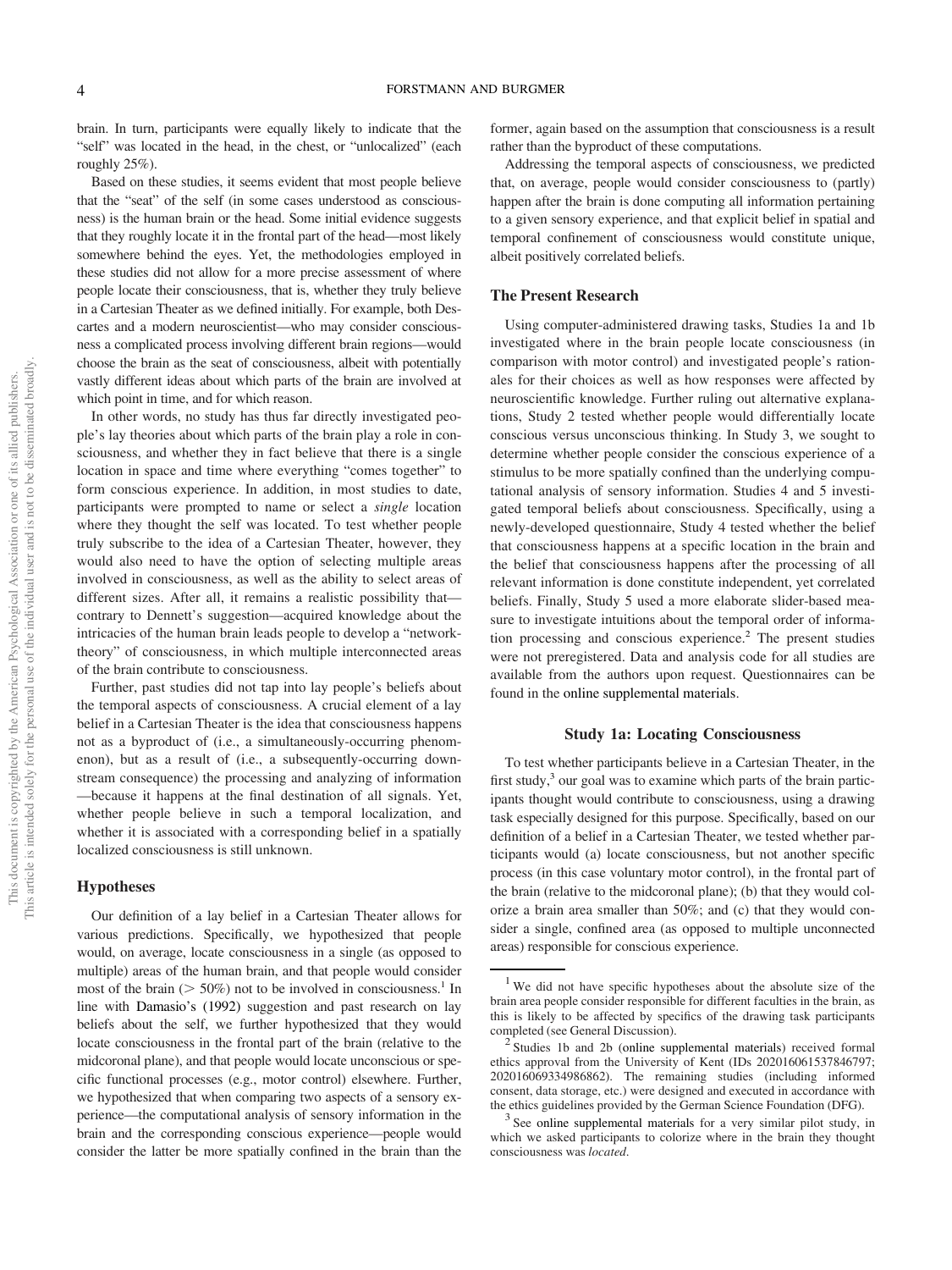#### Method

## Participants and Design

A total of 452 participants were recruited via the online crowdsourcing platform Amazon Mechanical Turk (MTurk) and participated in exchange for modest monetary compensation. Of those participants, 51 were excluded for admitting having answered randomly or in a purposefully wrong manner, or because they indicated that they completed the survey on a mobile device (they were previously informed that only users of desktop or laptop computers were eligible to participate). This left us with a final sample of 401 participants (202 female, 199 male,  $M_{\text{Age}} = 37.66$ ,  $SD = 13.05$ ). All participants worked on a computer-administered drawing task, asking them to locate brain areas responsible for motor control (control item) and consciousness (critical item). This was followed by two personality questionnaires assessing belief about mind-body relations as well as in free will/determinism (results for these questionnaires can be found in the online supplemental materials).

#### Materials and Procedure

Upon consent, participants were first asked to indicate the type of device they used to complete the survey. They were then introduced to the drawing task. Specifically, they first completed a tutorial designed to familiarize them with the different tools they could use to colorize the image, followed by the two main drawing tasks.

Drawing Task Tutorial. In the tutorial, participants were presented with a white canvas measuring  $300 \times 300$  pixels, with the black outline of a triangle with an edge length of 200 pixels displayed in its center. They were then told that they "*could now use [their] mouse as a brush to paint red color onto the canvas.*" Specifically, they were told that they could draw "on the areas outside of the triangle, onto the triangle, as well as into the triangle." Right above the canvas, three buttons labeled "small," "medium," and



*Materials Used in Studies 1a to 3*



"large" were displayed. Using these buttons, participants could select and switch between differently-sized paint brushes, with the three buttons corresponding to round brushes with diameters of 5, 10, and 30 pixels, respectively. In addition, they were provided with two buttons labeled "clear all" and "fill all." They were told that the "clear all" button would erase everything they had drawn so far, in order for them to start anew if they so desired. The "fill all" button could be used to fill the entire object that was displayed on the canvas with red color. Participants were then instructed to try out all the different features and to familiarize themselves with the mechanics of the task before proceeding to the main drawing tasks.

Main Drawing Task (Control). On the following screen, participants were introduced to the first drawing task, intended to assess the control dimension. They were once more presented with a canvas and the five control buttons. However, instead of a triangle, the canvas displayed the lateral outline of a human brain (see Figure 1). Correspondingly, the "fill all" button filled the entire brain with red color. The actual purpose of the "fill all" button was to avoid a confound, in that providing a response in line with a nonlocalized view of a consciousness (e.g., the belief that consciousness happens in the entire brain) would require more drawing effort than a hypothesis-conform response. Thus, by including this button, we tried to implement a conservative test of our hypothesis, with the most effortless response a participant could give (i.e., filling the entire brain with one click) working against our hypothesis.

Participants were told:

**Clear All** 

Fill All

*Below you see a picture of the human brain. Please imagine that this was a picture of your brain. For this* fi*rst task, please use your brush to colorize the area(s) of your brain which you think contribute to controlling your body movement. Please do not look up the answer on the Internet, as we are interested in people's intuitions. You can paint as much or as little as you deem necessary*.

(For an example of participants' drawings see Figure 2).

Continue



*Note*. Controls of the drawing task (top), and brain outlines presented to participants in studies 1a, 2, and 3 (left), and 1b (right).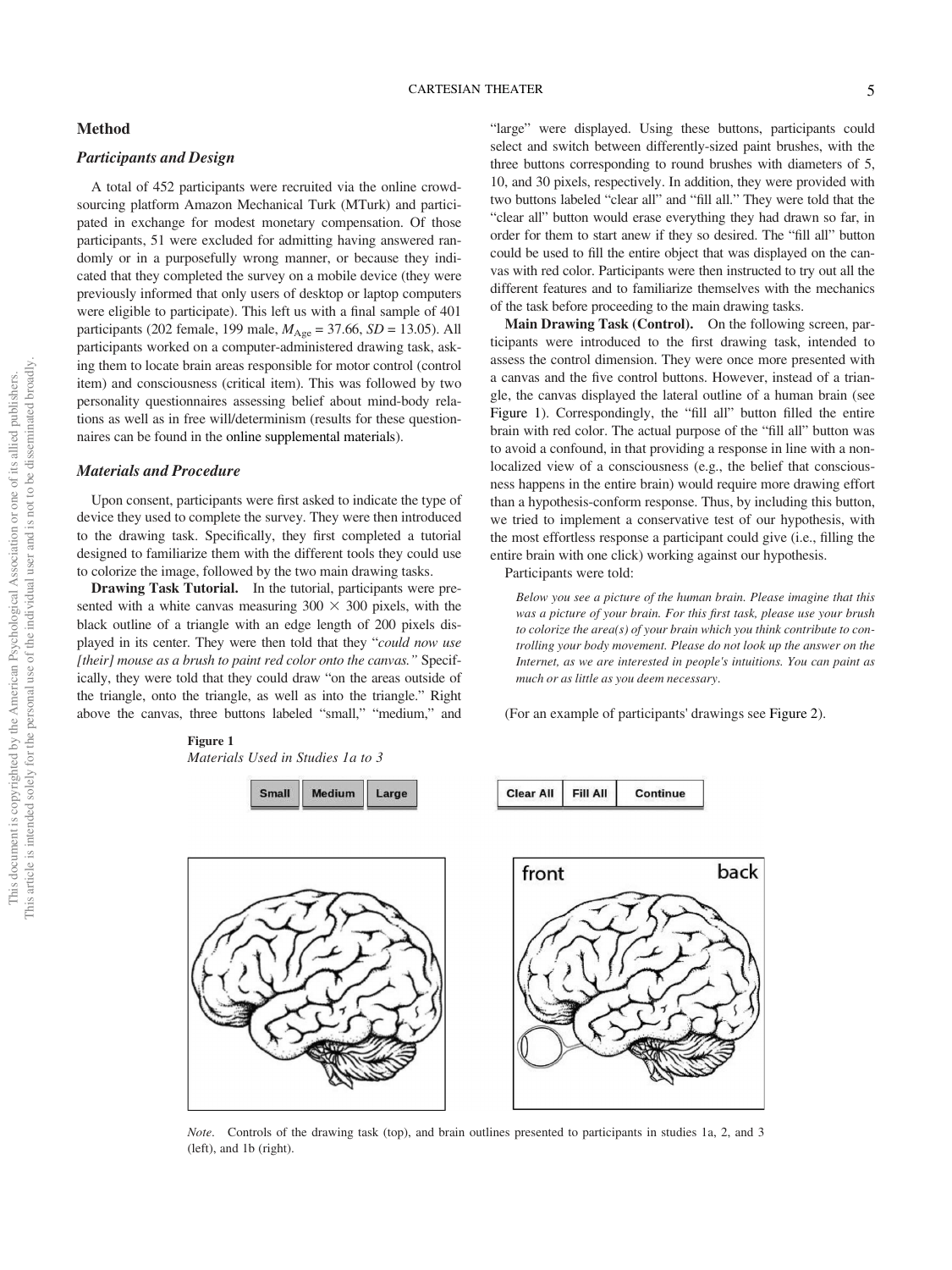## Figure 2

*Examples of Participant Drawings in the Control (Left) and Consciousness (Right) Trials (Study 1a)*



*Note.* See the online article for the color version of this figure.

We made sure to mention to participants the possibility of colorizing either a little or a lot of the brain, in either one or multiple locations ("area(s)"). This control item served the purpose of testing whether participants would locate *any* neurological process in the same (or a similar) location, or whether they had distinct beliefs about different brain regions being responsible for different mental faculties.

Notably, we had participants imagine it was *their* brain that was displayed on the canvas in order to circumvent issues related to the epistemological "problem of other minds", pertaining to the lack of definite knowledge about other people's conscious experience, that might lead to biased responses on the critical item.

Main Drawing Task (Critical). Following this initial task, all participants proceeded to a second drawing task, assessing our main dependent variable—lay beliefs about the location of consciousness. They were once more presented with the (identical) outline of a human brain on the now-familiar drawing canvas. Only this time, participants were asked to "*use [their] brush to colorize the area(s) of [their] brain [they] think contribute to[their] consciousness.*" Upon completion of this task, participants' drawings were encoded in base-64 format and saved as string variables for offline reconversion into images.

#### **Results**

#### Data Preparation

After completion of data collection, participants' drawings were reconverted into 300 by 300 pixel images that did not include the outline of the human brain, but rather only what they drew onto the canvases. For data analysis, these images were then converted into 300 by 300 number matrices, such that pixels that were colorized by a participant were assigned a value of 1, while uncolorized pixels were assigned a value of 0. For each participant, we therefore ended up with two numerical matrices comprised of zeros and ones, representing the drawings they created in both trials. These matrices were used for all the following analyses and visualizations (see Table 1 for an overview of terms used to describe our analyses). Pixels outside of the boundaries of the brain outline that were colorized by participants (which mostly happened when they slightly drew over the edges while colorizing), were automatically coded as uncolorized and hence assigned a value of 0.

## Activation

As a first step, we analyzed the total number of pixels colorized by participants inside the brain outline, both for the control item and critical item. The maximum number of pixels that could be colorized was 46,887, determined by the size of the brain outline. To test whether participants on average considered consciousness to happen in a part (vs. the entirety) of the brain, we compared the mean numbers of pixels colorized by participants to 50% of the total number of available pixels.

Most frequent were responses in the 5,000–7,500 pixels range. On average, participants colorized 26.18% (*M* = 12,274.29,  $SD = 12,458.34$ ) of all available pixels when asked to mark brain areas contributing to consciousness, a number significantly smaller than 50%,  $t(400) = -17.95$ ,  $p < .001$ , 95% CI  $[11,051.22, 13,497.36]$ ,  $d = -.90$ . The same was true for the control task, where participants on average colorized 18.08% of all available pixels  $(M = 8,477.57, SD = 10,169.67)$ , a number significantly smaller than 50%,  $t(400) = -29.47$ ,  $p < .001$ , 95% CI [7,479.18, 9,475.96],  $d = -1.47$ . In line with results of a pilot study (see online supplemental materials), participants considered a larger part of the brain to contribute to consciousness than to motor control,  $t(400) = 5.65$ ,  $p < .001$ , 95% CI<sub>A</sub> [2,475.99, 5,117.45],  $d_z = .28$ . In sum, in line with our hypotheses, results show that people believe that more parts of the brain *do not* contribute to consciousness (and motor control) than *do* contribute to it.

#### Table 1

*Terms Used in the Analysis of Participants*' *Drawings*

| Activation  | Total number of pixels colorized by participants                                                                                                            |
|-------------|-------------------------------------------------------------------------------------------------------------------------------------------------------------|
| Location    | Descriptive location where in the brain participants<br>colorized pixels (e.g., the front or back)                                                          |
| Orientation | Value indicating the relative "leftness"/"rightness"<br>(or "upness"/"downness") of the colorized area(s)<br>within the brain                               |
| Dispersion  | Number of individual (i.e., not connected) colorized<br>areas                                                                                               |
| Confinement | Average distance between all colorized pixels, with<br>lower values representing the degree to which the<br>colorized area(s) converge(s) to a single pixel |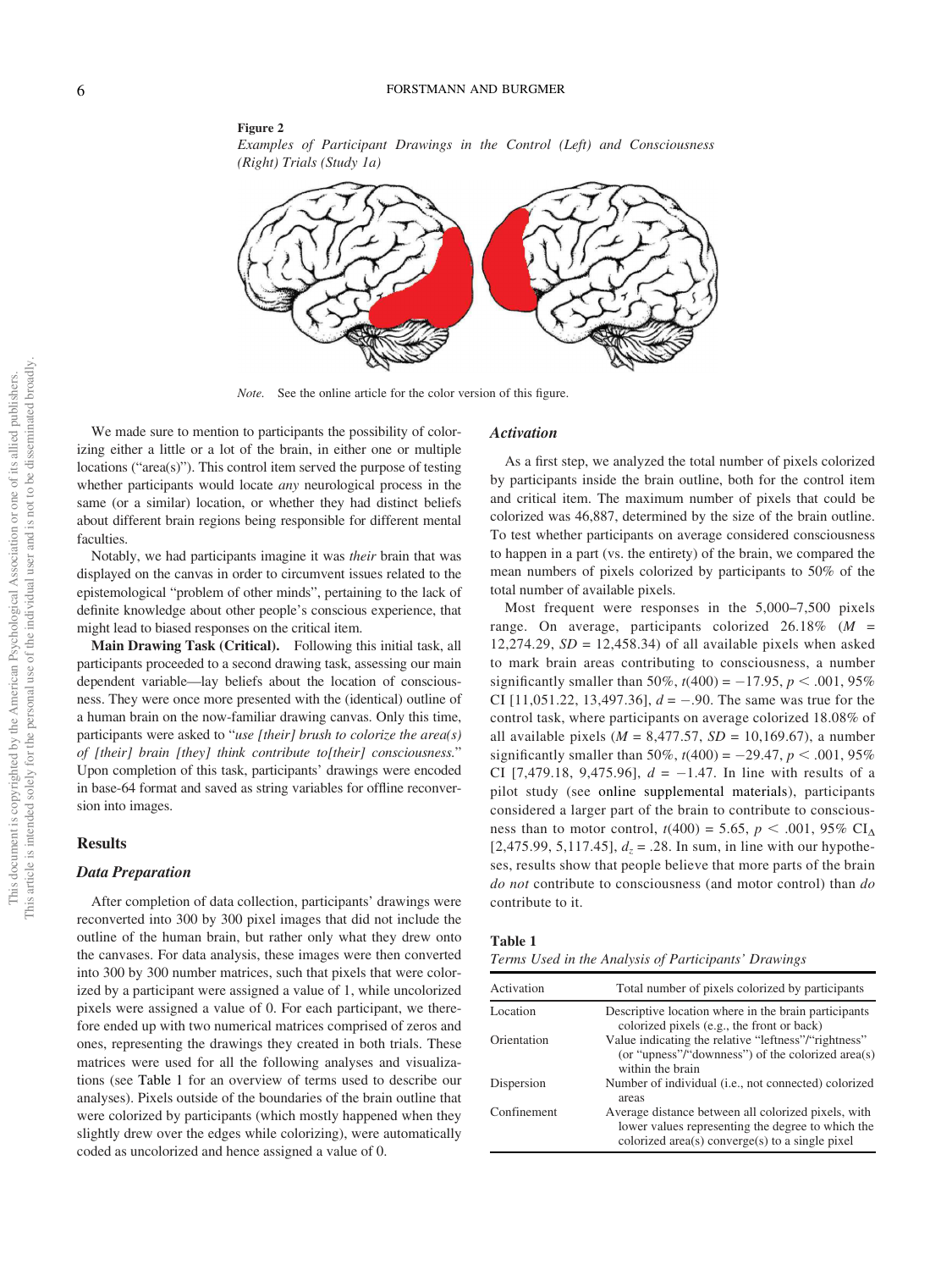#### Location

For a descriptive understanding of participants' beliefs about consciousness, we averaged all matrices for the critical and the control trials and converted the results back into images. As pixels were always coded 0 or 1, each pixel's mean value represents the percentage of participants who colorized it. We further *z*-transformed the average pixel matrix and highlighted those pixels that were colorized significantly more often than others (see Figure 3).

Further, to compare participants' responses to the critical task and the control task, we created a difference matrix, representing relatively more frequent colorization of a pixel in one as compared to the other trial (see Figure 4). For each pixel, we analyzed whether it was colorized significantly more frequently in one condition compared to the other using Fisher's exact test (as chi<sup>2</sup> approximations for some of the less frequently colorized pixels may be inaccurate).

## Spatial Orientation

For each participant drawing we calculated two individual scores representing its relative position on the X and Y axes of the brain outline. Specifically, we fitted a rectangle around all pixels colorized by each participant and determined the coordinates of the midpoint of this rectangle relative to the midpoint of the brain outline, resulting in values ranging from  $-1$  to 1 for each spatial dimension. Negative values correspond to the midpoint of a drawing being oriented more toward the left side (on the x axis) or top (on the y axis) of the brain, while positive values correspond to drawing being placed further to the right or the bottom. Consistently, colorizing the entire brain produced two scores of zero. This approach allowed us to compare the relative orientation of two (sets of) drawings, as well as to quantify the spatial orientation of a drawing by assessing its divergence from the midpoint of the brain.

Analyzing these scores, we found that on average participants located consciousness more frontal  $(M = -.15, SD = .44)$  than motor control ( $M = .06$ ,  $SD = .40$ ),  $t(393) = -6.43$ ,  $p < .001$ ,  $95\%$ CI<sub> $\Delta$ </sub> [-.28, -.15],  $d_z$  = -.22. As can be assumed from looking at Figure 4, they also located motor control further down  $(M = .05)$ , *SD* = .41) than consciousness ( $M = -.12$ , *SD* = .33),  $t(393) = 6.81$ ,  $p < .001, 95\% \text{ CI}_{\Delta} [-.13, .23], d_z = .34.$  Interestingly, the left-right orientation,  $r(392) = -.27$ ,  $p < .001$ , 95% CI<sub>r</sub> [-.36, -.17], but not the up-down orientation,  $r(392) = .02$ ,  $p = .725$ , 95% CI<sub>r</sub> [-.08, .12]), of the two drawings was negatively correlated: regardless of where on the *X*-axis of the brain participants located consciousness, they tended to locate motor control at a different location, suggesting that they indeed have distinct views about the location of mental faculties in the brain.

 $1.0$ 

 $0.8$  $0.6$ 

 $0.4$ 

#### Figure 3

*Average Drawings Created by Participants in the Control (Left) and Consciousness Trials (Right), (Study 1a)*

 $1.0$ 

 $0.8$ 

 $0.6$ 

 $0.4$ 

 $0.2$  $0.2$  $0.0$  $0.0$  $3.0$  $3.0$  $2.8$  $2.8$  $2.6$  $2.6$  $2.4$  $2.4$  $2.2$  $2.2$  $2.0$  $2.0$ *Note.* Brightness of each pixel indicates the frequency with which it was colorized by participants (in percen-

tages). Highlighted pixels (bottom row) are pixels colorized significantly more often by participants than others (alpha = .05), with values representing z-scores. See the online article for the color version of this figure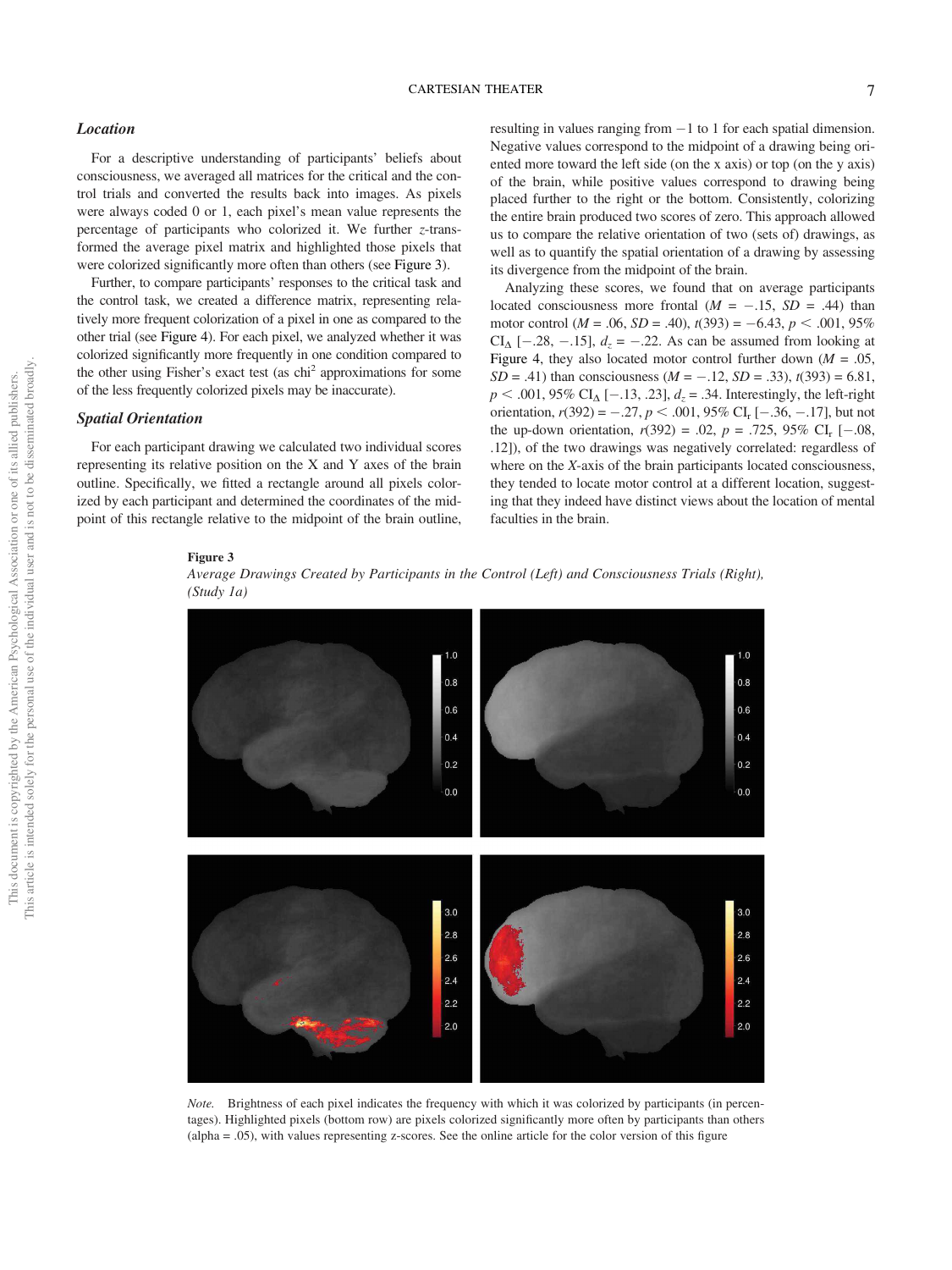

## Figure 4 *Differences Between Control and Critical Trials (Study 1a)*

*Note.* Red colors indicate a greater relative colorization of a pixel in the critical trial, whereas blue indicates more frequent colorization in the control trial (left). Highlighted pixels indicate pixels that were significantly more frequently colorized in the critical trial (green) or in the control trial (pink), as determined by Fisher's exact test (right). See the online article for the color version of this figure.

To test our hypothesis that people locate consciousness in the frontal part of the brain, it is possible to test the orientation vectors of the two faculties against 0, that is, against the midcoronal and midaxial plane, respectively. Results of these analyses reveal that participants indeed have tendency to locate consciousness in the front,  $t(396) = -6.82$ ,  $p < .001$ ,  $95\%$  CI [-.19, -.11],  $d = -.34$ , and up,  $t(396) = -7.35$ ,  $p < .001$ ,  $95\%$  CI [-.16, -.09],  $d = -.37$ , while they tend to locate those areas contributing to motor control in the back, *t*(395) = 3.15, *p* = .002, 95% CI [.02, .10], *d* = .16, and down, *t*(395) = 2.68, *p* = .008, 95% CI [.01, .09], *d* = .13.

#### Dispersion

To test whether participants indeed located consciousness in a *single con*fi*ned* location we computationally determined and analyzed the number of independent pixel clusters participants colorized using density-based spatial clustering for noisy data (DBSCAN, Ester et al., 1996). In line with our hypothesis, for consciousness, 92.4% (*n* = 367) of participants colorized only one single cluster of pixels when being asked to colorize brain areas that contribute to consciousness, while only 7.6%  $(n = 30)$  colorized more than one cluster, a ratio significantly different from randomness; binominal test:  $p < .001$ , 95% CI<sub>prob</sub> [.89, .95]. The same was true for motor control, with  $89.4\%$  ( $n = 354$ ) colorizing a single cluster of pixels (versus  $10.6\%$ ,  $n = 42$ ); binominal test:  $p < .001$ , 95% CI<sub>prob</sub> [.86, .92]. The two proportions did not significantly differ from one another,  $\chi^2(1) = 1.88$ ,  $p = .170$ .

## **Discussion**

Supporting our hypothesis of a lay belief in a Cartesian Theater, results of our initial study show that people on average consider consciousness to take place in a single, confined region in the frontal part of the brain. Yet, they do not consider just any mental process to happen there, as participants located the brain areas contributing to motor control elsewhere. Unexpectedly, we found that participants also considered a larger part of the brain responsible for consciousness than for motor control. One reason for this finding could be that they considered consciousness to be a more complex phenomenon than controlling one's limbs, which could in turn be associated with more neural activity.

## Study 1b: Addressing Confounds and Exploring **Rationales**

We conducted a further study to confirm the findings from Study 1a. In addition, we sought to rule out various potential confounds, investigate people's rationales behind their colorization choices, and explore how differences in neuroscientific knowledge, cognitive reflection, and professional experience with neurosciences would predict their responses.

Specifically, to validate our paradigm, we created a version of the drawing task in which participants had to *erase* color from a fully precolorized brain outline rather than adding color to a canvas, with the goal of ensuring that the findings from Study 1a were not due to participants trying to minimize effort, or any other demand associated with the previous drawing task. We also modified the brain outline to include the eyes (oftentimes associated with the soul), and added labels indicating the front and back of the brain, in case people were previously confused about which direction the outline was facing (see Figure 1).

Further, in this study, we sought to explore why precisely people chose to colorize the brain region they colorized—be it for scientific reasons, naïve reasons (that is, deliberate assumptions that are not based on a scientific rationale), or purely based on intuition (that is, based on a vague feeling that something is correct, rather than on deliberate assumptions)—and whether they mostly relied on their knowledge about the brain or gut feeling about consciousness when working on the task. In the same vein, we assessed how strongly a more reflective or intuitive information processing style (assessed with the cognitive reflection task, CRT; Frederick, 2005) was predictive of participants' responses.

Lastly, it is possible that people's acquired knowledge about the brain affected their responses. Therefore, we assessed both selfreported and objective knowledge about the brain (using a short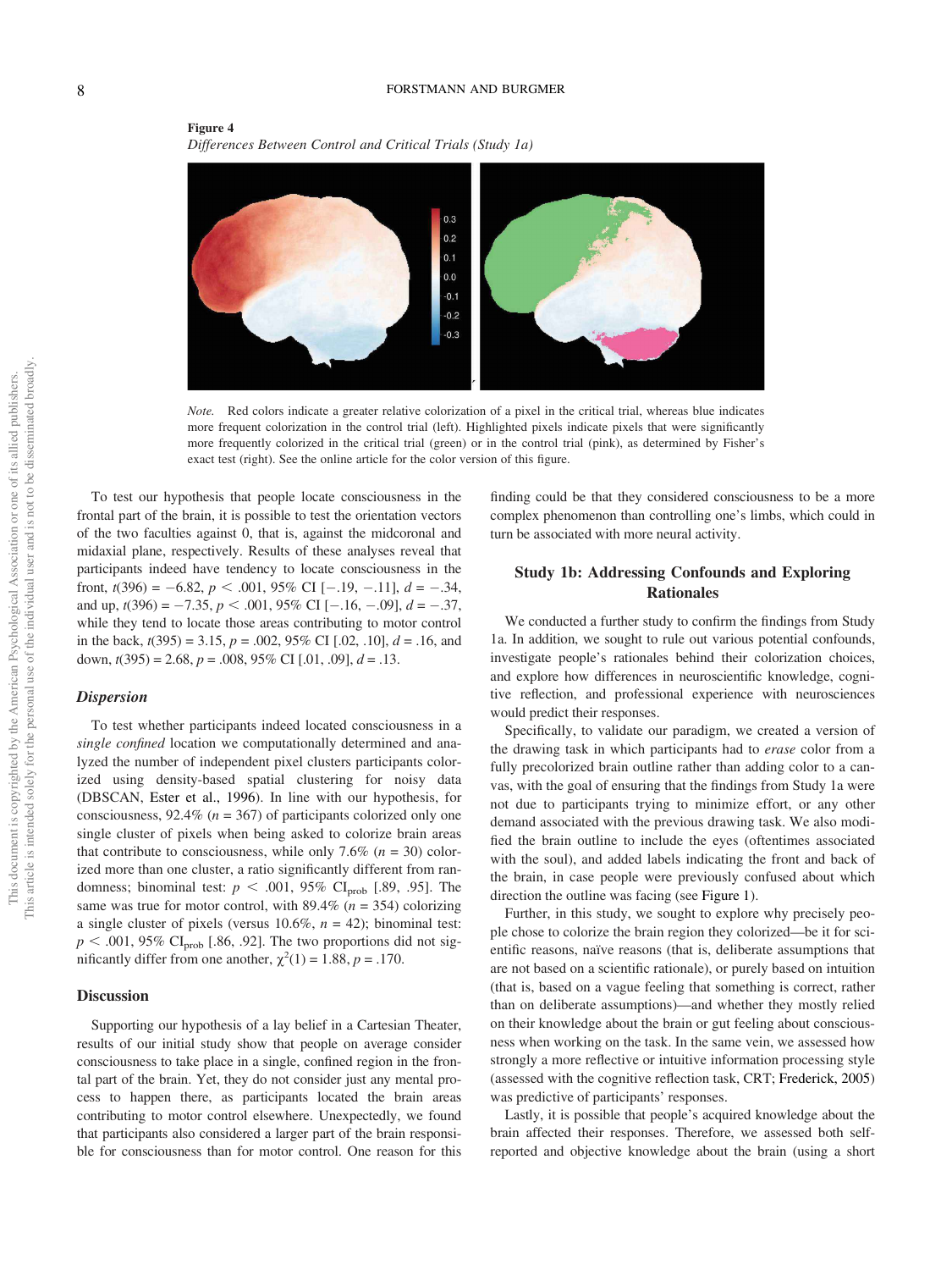quiz), as well as how much people's education or profession was related to the neurosciences.

## Method

## Participants and Design

Four-hundred and 52 British participants were recruited using Prolific Academic. Sixty-five participants were excluded based on them indicating that they responded randomly to one or multiple items ( $n = 14$ ) or on the consciousness drawing task ( $n = 51$ ). Further, as we used a new survey provider for this study, we had all consciousness drawings rated by two independent coders blind to hypotheses on whether the respective participant completed the task in a serious manner or not (binary judgment). Ten additional participants were identified by both coders as having failed to do so and were excluded from data analyses, leaving a final sample of 377 participants (287 female, 85 male, five other/none,  $M_{\text{Age}} = 34.68$ ,  $SD = 12.37$ .

## Materials and Procedure

The order of tutorial and drawing tasks (once more asking about motor control and consciousness, respectively) was the same as in Study 1a. The only difference in this study was that participants were instructed to use an eraser, rather than a brush, to *remove* color from the canvas. In both drawing tasks, they were presented with a precolorized brain outline (that is, entirely colorized in red), and were instructed to remove color so that what was left in the end represented their idea of which brain region(s) contribute to consciousness/motor control.

### Knowledge About the Brain

To test whether neuroscientific knowledge played a role in participants' localization of consciousness and motor control, we then assessed both subjective and objective knowledge about the brain. Subjective knowledge was assessed via self-reported agreement with seven statements on a scale from 1 (*completely disagree*) to 7 (*completely agree*), including statement such as "*I would consider my knowledge about the brain to be very good*" or "*I feel knowledgeable enough to discuss the human brain with other people*" (see online supplemental materials for the full list of items).

Objective neuroscientific knowledge was assessed via a short 11 item quiz, in which participants had to indicate on a binary scale whether each item statement was true or false. Items were taken from Herculano-Houzel (2002). We selected 11 items that had an agreement of at least 70% among neuroscientists with regards to what the correct response was (the same criterion used by the original author), and that were among the more difficult items for lay people. Items included statements such as "*Memory is stored in the brain much like in a computer, that is, each remembrance goes in a tiny piece of the brain*." (false) and "*Mental effort raises oxygen consumption by the brain*" (true; see online supplemental materials for the full list of items).

#### Rationales for Colorization

Subsequently, we assessed participants rationales for colorizing the brain area they colorized in the consciousness trial. Specifically, we provided them with a list of nine rationales, presented in the

form of statements and in randomized order, and asked them to indicate their agreement with each statement with regard to whether it played a role in their response to the consciousness localization task, on a scale from 1 (*completely disagree*) to 7 (*completely agree*). The list comprised three scientific rationales (for example, "*I learned that these brain regions are associated with higher level thinking*"), three naïve rationales (for example, "*It subjectively feels like this is where* "*I*" *am in my head*"), one intuitive rationale ("*I just had a vague feeling that this is where consciousness takes place, but I do not know why*"), one item pertaining to random responding ("*I just picked a random spot in the brain*"), and one item pertaining to no clear rationale ("*I had to colorize something, and this was my* fi*rst idea*"), (see online supplemental materials for all items and question wording).

We then presented participants with the same nine rationales again (once more in randomized order) and asked them to select the one rationale that was their *primary* reason for colorizing the area(s) they chose.

## Reliance on Knowledge/Reflection Versus Intuition/Gut Feeling

To assess participants reliance on knowledge/reflection, as opposed to intuition/gut feeling when completing the tasks, we employed both a subjective, self-report measure of this tendency, as well as an objective measure. For the former, we asked participants to indicate on two 7-point scales ranging from *not at all* to *very much* how much they relied on their knowledge about the brain and their gut feeling about consciousness, respectively, when working on the colorization task. For the "objective" measure, participants completed a four-item version of the MCQ-4 (Sirota & Juanchich, 2018)—a multiple choice variant of the CRT. Typically, the CRT is comprised of a set of questions with an intuitively incorrect response, whereas arriving at the correct response requires a certain degree of reflection (for example, "A bat and a ball cost \$1.10 in total. The bat costs \$1.00 more than the ball. How much does the ball cost?). In the present case, participants were given the choice between four fixed answer options (presented in random order) for each of the four questions (likewise presented in random order). The four answers options always included one option representing the (correct) reflection-based response (the ball costs 5 cents more), and one representing the (incorrect) intuitive response (the ball costs 10 cents more). Reflection-based and intuition-based responses were summed up across the four items to create two separate indices.

Finally, participants provided demographic information, including a binary item asking them whether they cheated by looking up information on the Internet (none indicated that they did), and an item asking them how much (if at all) their field of study or current profession is related to the neurosciences, on a scale ranging from 1 (*not at all*) to 5 (*exclusively*).

#### Results

#### Activation

Importantly, in the consciousness trial, the numbers of pixels people colorized using the eraser paradigm was similar to the number reported for Study 1a (*M* = 14,394.13, approx. 30.7%, *SD* = 11,455.16), a number once more significantly lower than half of all available pixels,  $t(376) = -15.34$ ,  $p < .001$ , 95% CI [13,234.07,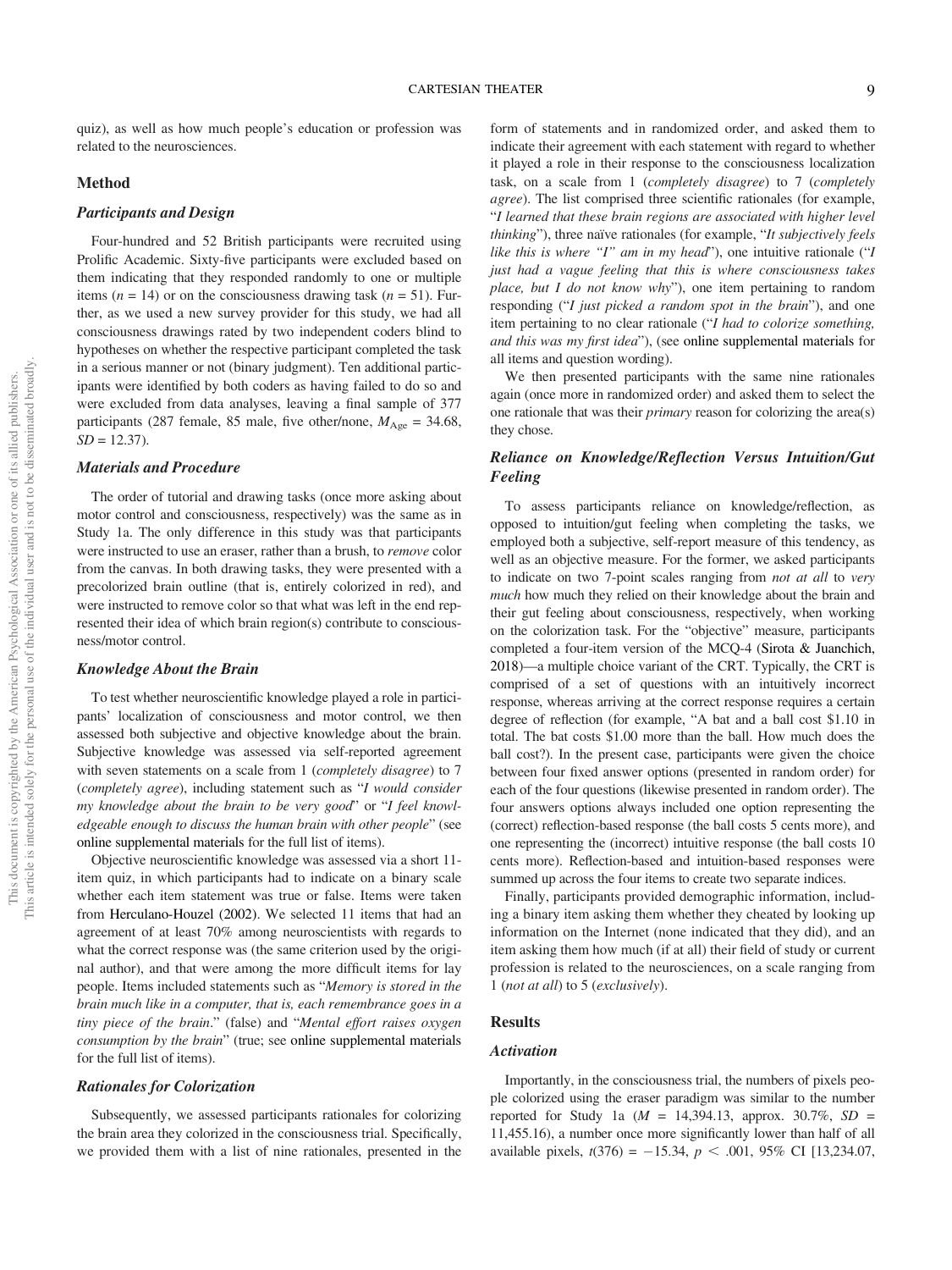

Figure 5 *Number of Pixels Colorized by Participants (Studies 1a and 1b)*

*Note.* Histograms of number of pixels colorized in the regular version of the colorization task (Study 1a, left) or the eraser version of the task (Study 1b, right), including density curve.

15,554.18],  $d = -.79$ . As in Study 1a, most frequent were responses in the 5,000–7,500 pixels range (see Figure 5 for a comparison). As such, it seems as if the localization of consciousness in a confined part of the brain that we found in Study 1a was not due to the effort involved in giving a response that would reject this notion (see online supplemental materials for results regarding the control trial).

## Location and Spatial Orientation

Across participants, location of consciousness and motor control revealed results highly similar to Study 1a, with consciousness located in the frontal part of the brain, and motor control in the back and further down (roughly where the cerebellum is located). Analyses of the spatial orientation vectors confirm that participants on average located consciousness in the frontal part of the brain. The consistency of results across unlabeled and labeled brain outlines also increases confidence that participants did not need the labels to correctly identify the front and the back. Details on the corresponding analyses and various composite pictures can be found in the online supplemental materials.

#### Dispersion

Similar to Study 1a, 82.4% (*n* = 311) of participants colorized a single cluster of pixels when being asked to leave brain areas that contribute to consciousness colorized, while  $17.0\%$  ( $n = 64$ ) left more than one cluster colorized, a ratio significantly different from randomness; binominal test:  $p < .001$ , 95% CI<sub>prob</sub> [.79, .87].<sup>4</sup> Supporting our hypothesis, the results show that most participants clearly favored a one cluster response.

## Rationales for Colorization

Next to ruling out effort as an alternative explanation for our findings, we sought to find out more about people's rationale for their responses to the consciousness colorization task.

Main Rationale. As displayed in Figure 6, the single most selected main rationale for the localization of consciousness was

the intuition-based response "*I just had a vague feeling that this is where consciousness takes place, but I do not know why,*" with 50.7% of participants selecting this option. Notably, responses based on a scientific rationale (15.6%), or a naïve rationale (14.9%) were much less common. Yet, among these six rationales, "*It subjectively feels like this is where* "*I*" *am in my head,*" was the most common choice, suggesting that subjective experience does play an important role in people's responses. 18.9% indicated no clear rationale for their response.<sup>5</sup>

In sum, it is evident that most participants primarily locate consciousness in the frontal part of the brain, because they intuitively think that this is where it takes place (without exactly knowing why), or because it subjectively feels as if their selves are located there.

Agreement With Individual Rationales. We also assessed the degree to which participants subscribed to the nine rationales. We created mean scores for agreement with the three scientific rationales  $(\alpha = .77)$  and naïve rationales ( $\alpha = .61$ ). Responses reveal a similar pattern as for the main rationale (see Figure 6 for the distribution and Table 2 for the mean scores). These scores were further used to correlate them with the other variables introduced in this study (see below).

#### Confinement

To attain a score representing the degree of "confinement" of each drawing, corresponding to the notion that consciousness happens in a single, confined area in the brain, we analyzed the mean distance between any two colorized pixels in the drawing. Calculating the mean distance between colorized pixels takes into account the absolute number of pixels colorized, the number of and position of unconnected clusters of pixels, as well as the shape of these

<sup>&</sup>lt;sup>4</sup> Notably, the number of participants producing more than one cluster of pixels might be marginally higher as in Study 1a, due to some participants using the eraser in a sloppy manner, which may leave some "pixel islands" unintentionally colorized (which was not possible in Study 1a).

<sup>5</sup> Some participants indicated a completely random response (11.9% of the full sample, who were excluded from the remaining data analyses).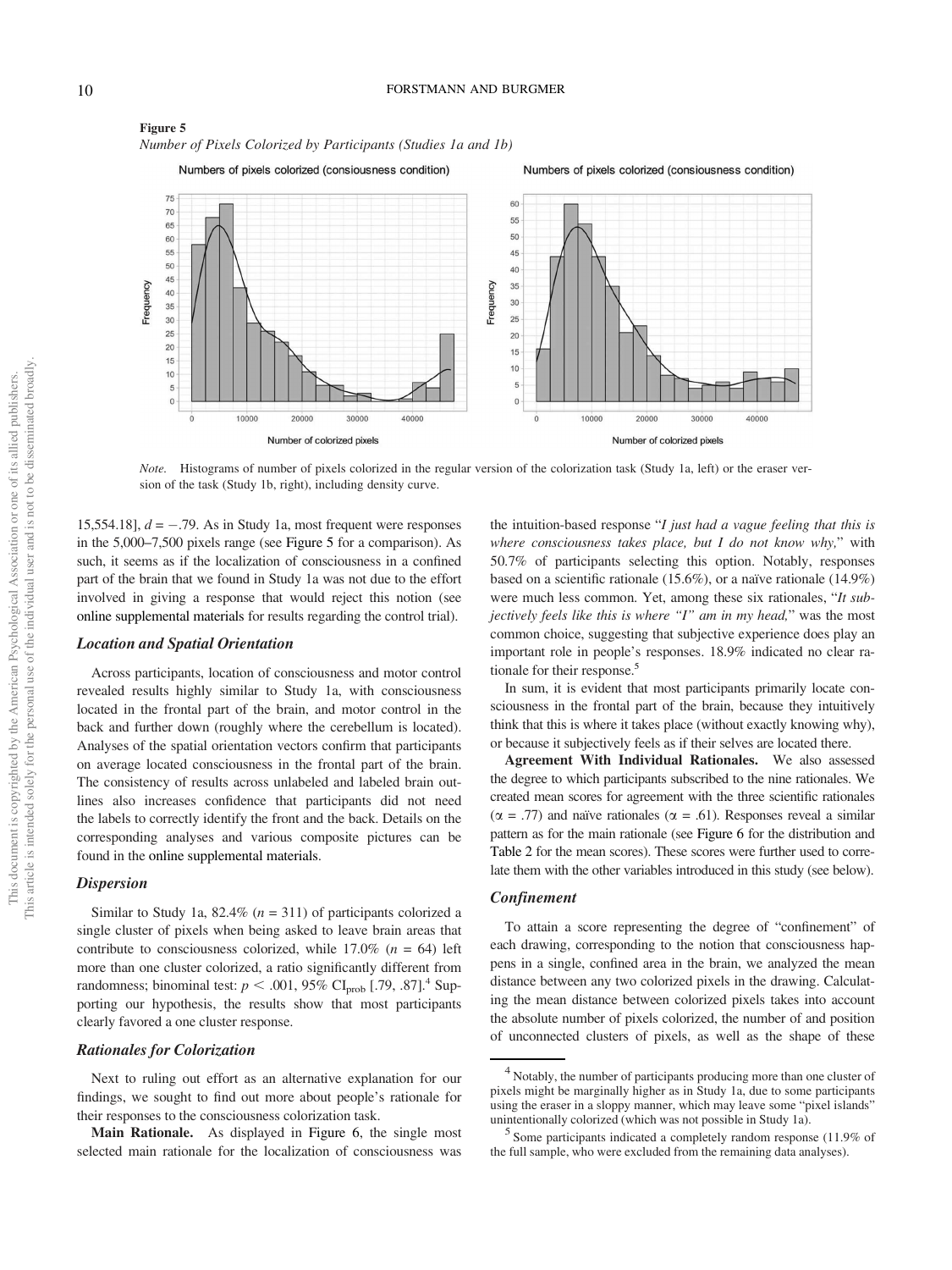

Figure 6 *Rationales for Participants*' *Colorization Choices (Study 1b)*

*Note.* Left: frequency of main rationales selected by participants. Right: degree to which individual rationales played a role in colorization choices, as indicated by participants responses on a scale from 1 (completely disagree) to 7 (completely agree). Rationales were coded as follows:  $1 =$  associated with higher-level thinking (scientific);  $2 =$  known as hub for consciousness (scientific);  $3 =$  evolutionarily newest (scientific);  $4 =$  feels like where i am (naïve);  $5 =$  closest to the eyes (naïve);  $6 =$  in line with my spiritual/religious beliefs (naïve); rr = random response (excluded from analyses); 7 = vague feeling, but don't know why (intuitive);  $8 = \text{my}$  first idea (no clear rationale).

clusters. We computed this score by repeatedly drawing random pairs of colorized pixels (100,000 times per image, with replacement) and calculating their average Euclidean distance. Thereby, we arrived at a single score indicating participants' degree of conceptualizing consciousness (or motor control) as being confined to a single, confined area in the brain. Higher values on this measure indicate *lesser* confinement. We used this score in the subsequent analysis of the correlates (that is, how strongly these correlates predict confinement of drawings), as well as in the following studies in order to compare degrees of confinement when applicable.

## **Correlates**

Knowledge About the Brain. For subjective knowledge about the brain, we created a mean score from participants' responses to the seven items ( $\alpha$  = .94). On average, self-reported knowledge was comparably low, significantly below the midpoint of the scale,  $(M = 2.45, SD = 1.27), t(376) = -23.72, p < .001, 95\% \text{ CI}$  [2.32, 2.56],  $d = 1.22$ .

For objective knowledge, we created a sum score of correct responses to the neuro quiz for each participant. On average, participants answered six out of 11 questions correctly, with the number of correct responses ranging from two to 11. Both subjective and objective knowledge were significantly positively correlated with one another, as well as with experience with neuroscience on an educational or professional level (see Table 2). In addition, both scores were meaningfully correlated with reliance on knowledge and intuition, respectively, as well as with the cognitive reflection and intuition scores assessed via the CRT.

However, neither objective nor subjective knowledge about the brain predicted confinement, dispersion, or horizontal/vertical orientation of consciousness localizations—the key variables describing participants' responses. Likewise, experience with neuroscience did not predict any of those key variables.

When it comes to the rationales for localizing consciousness, both knowledge scores positively correlated with agreement with scientific rationales for localization choices. In addition, subjective knowledge negatively correlated with the intuitive rationale, while objective knowledge negatively correlated with naïve rationales (see Table 2). Experience with neuroscience, positively predicted the scientific rationales, while it negatively predicted both naïve and intuitive rationales.

Reliance on Knowledge/Reflection Versus Gut Feeling/ Intuition. The self-report items for reliance on knowledge and gut feeling were expectedly negatively correlated. In line with their indicated rationales for colorization, participants reported relying more on their gut feeling about consciousness than on their knowledge about the brain when working on the task,  $t(370) = 10.51$ ,  $p <$ .001, 95% CI [1.34, 1.95], *d* = .55 (see Table 2 for descriptives).

Reliance on gut feeling negatively correlated with scientific rationales, but positively correlated with naïve and intuitive rationales. Conversely, reliance on knowledge positively correlated with scientific rationales, but negatively correlated with naïve rationales.

More importantly, while reliance on knowledge about the brain was negatively related to confinement of the drawing (that is, reliance on knowledge predicted a more spread-out conceptualization of consciousness), reliance on gut feeling correlated with a localization of consciousness further down on the canvas—that is, closer to the eyes in the brain outline.

The two CRT scores were meaningfully correlated with the two self-report items assessing reliance on knowledge and gut feeling, respectively (that is, one positive and one negative correlation for each score, see Table 2), providing convergent validity of these measures. In addition, the intuition score of the CRT was positively correlated with agreement with naïve rationales, while the reflection score was negatively correlated with this variable. Importantly, however, neither CRT score predicted any of our key variables describing the localization of consciousness.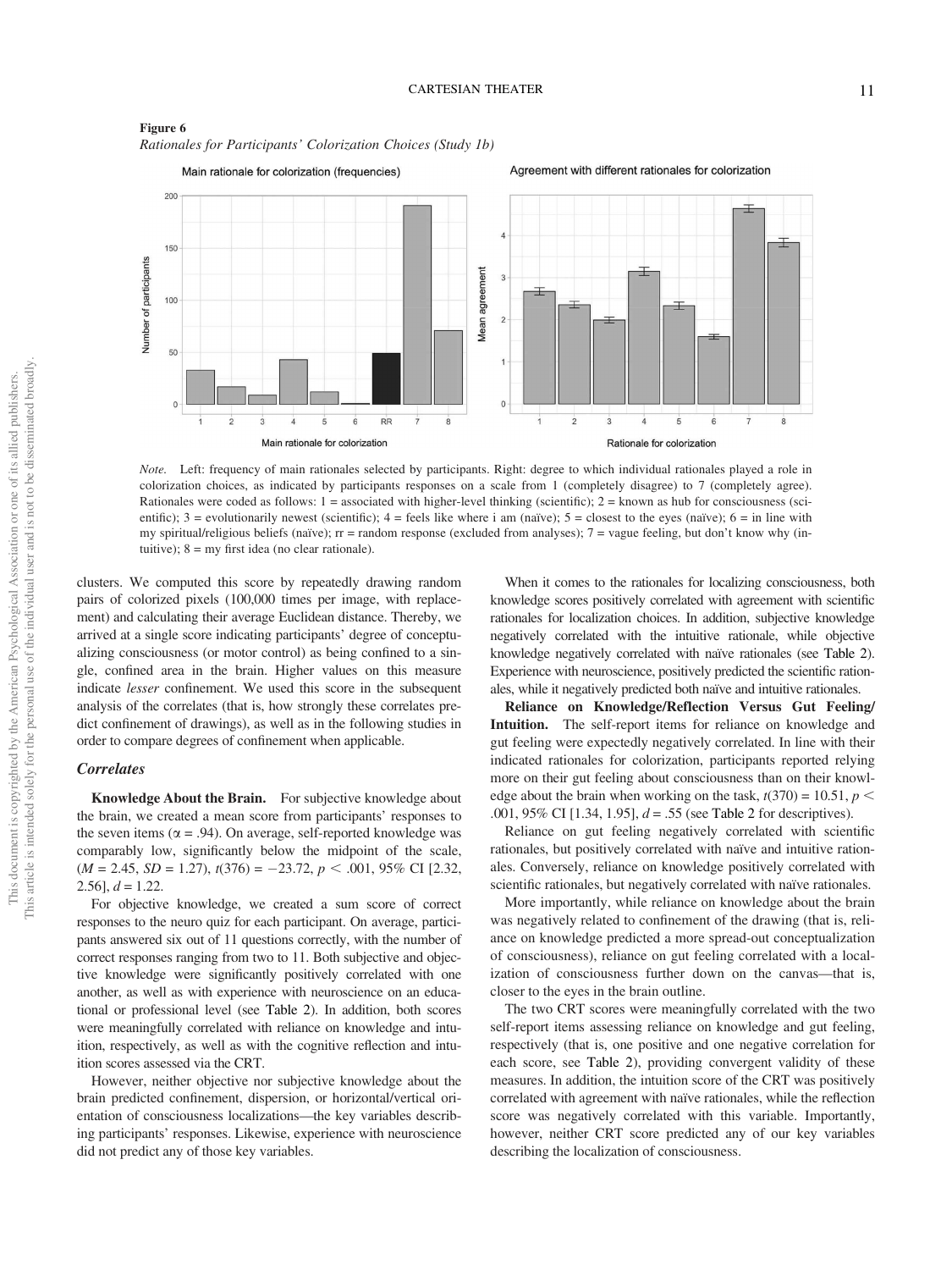This document is copyrighted by the American Psychological Association or one of its allied publishers.<br>This article is intended solely for the personal use of the individual user and is not to be disseminated broadly. This article is intended solely for the personal use of the individual user and is not to be disseminated broadly.This document is copyrighted by the American Psychological Association or one of its allied publishers.

**Table 2**<br>Correlations With Confidence Intervals Between Our Key Variables (1-4) and Additional Correlates in the Critical Trial (Consciousness; Study 1b) Correlations With Confidence Intervals Between Our Key Variables (1-4) and Additional Correlates in the Critical Trial (Consciousness; Study 1b)

|                                                     |                 |                |                                     | Key variables             |                                            |                                           |                                                                                                                                                                                                 |                         |                   |                      | Correlates    |                         |                |                |                 |
|-----------------------------------------------------|-----------------|----------------|-------------------------------------|---------------------------|--------------------------------------------|-------------------------------------------|-------------------------------------------------------------------------------------------------------------------------------------------------------------------------------------------------|-------------------------|-------------------|----------------------|---------------|-------------------------|----------------|----------------|-----------------|
| Variable                                            | z               | S              | $\overline{ }$                      | 2                         | 3                                          | 4                                         | 5                                                                                                                                                                                               | $\circ$                 | $\overline{ }$    | ${}^{\infty}$        | $\circ$       | $\supseteq$             | $\equiv$       | $\overline{c}$ | $\overline{13}$ |
| 1. Confinement (rev.)<br>2. Orientation (L-R)       | 66.49<br>141.98 | 25.30<br>34.79 | $-16,05$<br>$-0.06$                 |                           |                                            |                                           |                                                                                                                                                                                                 |                         |                   |                      |               |                         |                |                |                 |
| 3. Orientation (U-D)                                | 136.07          | 64.49          | [.04, .24]<br>$14***$               | [.13, .32]<br>$23**$      |                                            |                                           |                                                                                                                                                                                                 |                         |                   |                      |               |                         |                |                |                 |
| 4. Dispersion                                       | 1.42            | 1.70           | $[.08, .27]$<br>$\mathbf{.18}^{**}$ | $[-07, 13]$<br>03         | $\left[-.08, .12\right]$<br>$\overline{0}$ |                                           |                                                                                                                                                                                                 |                         |                   |                      |               |                         |                |                |                 |
| 5. Neuro-quiz score                                 | $6.20$          | 1.46           | $-0.0$                              | $-02$                     | $-06$                                      | 03                                        |                                                                                                                                                                                                 |                         |                   |                      |               |                         |                |                |                 |
| 6. Self-reported knowledge                          | 2.45            | 1.27           | $[-.11, .10]$<br>$_{00}$            | $[-.12, .08]$<br>$_{.08}$ | $[-.16, .04]$<br>$\overline{a}$            | $[-.07, .13]$<br>00                       | $.15**$                                                                                                                                                                                         |                         |                   |                      |               |                         |                |                |                 |
|                                                     |                 |                | $-01, 19$ ]                         | $[-.02, .18]$             | $[-.10, .11]$                              | $[-.10, .11]$                             | [.05, .25]                                                                                                                                                                                      |                         |                   |                      |               |                         |                |                |                 |
| 7. CRT (reflection)                                 | $1.80\,$        | 1.46           | $[-.13, .07]$<br>$-0.03$            | $[-.10, .10]$<br>$-0.0$   | $-.06$<br>[ $-.16, .04$ ]                  | $\overline{\phantom{0}}$                  | $.15***$                                                                                                                                                                                        | $.14***$                |                   |                      |               |                         |                |                |                 |
| 8. CRT (intuition)                                  | 1.69            | $1.31\,$       | 04                                  | $-0.0$                    | $\overline{\phantom{0}}$                   | $[-.09, .11]$<br>$\overline{\phantom{0}}$ | [.05, .25]<br>$-.17**$                                                                                                                                                                          | [.04, .24]<br>$-.16***$ | $-0.88**$         |                      |               |                         |                |                |                 |
|                                                     |                 |                | $[-.07, .14]$                       | $[-.12, .09]$             | $[-.09, 11]$                               | $[-.09, .11]$                             | $[-27,$                                                                                                                                                                                         | $[-.26,$                | $[-.90,$          |                      |               |                         |                |                |                 |
|                                                     |                 |                |                                     |                           |                                            |                                           | $-.07]$                                                                                                                                                                                         | $-.06]$                 | $-.85]$           |                      |               |                         |                |                |                 |
| 9. Reliance on knowledge                            | 3.35            | 1.79           | $.12*$                              | $\overline{0}$            | $-.02\,$                                   | $\overline{a}$                            | $.19***$                                                                                                                                                                                        | $.55***$                | $.16***$          | $-.18***$            |               |                         |                |                |                 |
|                                                     |                 |                | [.02, .22]                          | $[-.04, .16]$             | $[-.12, .08]$                              | $[-.09, .11]$                             | [.09, .28]                                                                                                                                                                                      | [.48, .62]              | [.06, .26]        | $[-.27, \text{win}]$ |               |                         |                |                |                 |
|                                                     |                 |                |                                     |                           |                                            |                                           |                                                                                                                                                                                                 |                         |                   | us\.08]              |               |                         |                |                |                 |
| 10. Reliance on gut feeling                         | $5.00$          | 1.73           | $_{.08}$                            | $-0$                      | $.15***$                                   | 06                                        | $-14**$                                                                                                                                                                                         | $-31**$                 | $-12*$            | $\ddot{H}$           | $-48**$       |                         |                |                |                 |
|                                                     |                 |                | $[-.02, .18]$                       | $[-.11, .09]$             | [.05, .25]                                 | $[-.04, .16]$                             | $[-24,$                                                                                                                                                                                         | $[-.40,$                | $[-.21,$          | [.01, .21]           | $[-.55,$      |                         |                |                |                 |
|                                                     |                 |                |                                     |                           |                                            |                                           | $-0.04$                                                                                                                                                                                         | $-.22]$                 | $-0.01$           |                      | $-.39]$       |                         |                |                |                 |
| 11. Rationale (scientific)                          | 2.34            | 1.26           | $\overline{0}$                      | $\ddot{c}$                | $-0.09$                                    | 06                                        | $\mathbf{.13}^{*}$                                                                                                                                                                              | $.56**$                 | $\overline{08}$   | $-0.09$              | $49**$        | $-34**$                 |                |                |                 |
|                                                     |                 |                | $[-03, 17]$                         | $[-.06, .14]$             | $[-.19, \, 01]$                            | $[-.05, .16]$                             | [.03, .23]                                                                                                                                                                                      | [.48, .62]              | $[-03, 17]$       | $[-.19, .01]$        | [.41, .57]    | $[-.42, -.24]$          |                |                |                 |
| 12. Rationale (naïve)                               | 2.36            | 1.18           | $\ddot{c}$                          | $\overline{0}$            | $\overline{10}$ –                          | $\ddot{1}$                                | $\ddot{=}$                                                                                                                                                                                      | $-0.4$                  | $-.18***$         | $.15***$             | $-15**$       | $.28***$                | $23***$        |                |                 |
|                                                     |                 |                | $[-.07, .14]$                       | $[-.07, .13]$             | $[-.11, .09]$                              | [.01, .21]                                | $[-20,$                                                                                                                                                                                         | $[-.14, .06]$           | $\upharpoonright$ | [.05, .25]           | $[-.24,$      | $\left[ .18,.37\right]$ | [.14, .33]     |                |                 |
|                                                     |                 |                |                                     |                           |                                            |                                           | $-0.00$                                                                                                                                                                                         |                         | $27, -08$         |                      | $-0.04$       |                         |                |                |                 |
| 13. Rationale (intuitive)                           | 4.64            | 1.73           | 05                                  | $-0$                      | $\mathcal{L}$                              | $-0.02$                                   | $-0.06$                                                                                                                                                                                         | $\ddot{=}$              | $-0.06$           | ð                    | $-10$         | $30**$                  | $\frac{4}{11}$ | $.22***$       |                 |
|                                                     |                 |                | $[-.06, .15]$                       | $[-.11, .09]$             | $[-.04, .17]$                              | $[-.12, .08]$                             | $[-.16, .04]$                                                                                                                                                                                   | $[-.21,$<br>$-0.01$     | $[-.16, .04]$     | $[-.06, .14]$        | $[-.20, .00]$ | $[.21, .39]$            | $[-21, -01]$   | [.13, .32]     |                 |
| 14. Neuro experience                                | 1.28            | 0.65           | 06                                  | $\overline{\phantom{0}}$  | $-.02$                                     | $-0.03$                                   | $.13*$                                                                                                                                                                                          | .55**                   | $\ddot{\circ}$    | $-0.02$              | $34**$        | $-.19***$               | $.32***$       | $-12*$         | $-.15***$       |
|                                                     |                 |                | $[-.05, .16]$                       | $[-.09, .12]$             | $[-.12, .08]$                              | $[-.13, .07]$                             | [.02, .22]                                                                                                                                                                                      | $[.47, .61]$            | $[-.08, .12]$     | $[-.13, .08]$        | [.24, .42]    | $[-.28, -.09]$          | [.23, .41]     | $[-.22, -.02]$ | $[-.24, -.04]$  |
| that his induces was an Isaac aan in aan d<br>Note. |                 |                |                                     |                           |                                            |                                           | M and SD are used to represent mean and standard deviation, respectively. Values in square brackets indicate the 95% confidence interval for each correlation. Confinement is reverse coded, so |                         |                   |                      |               |                         |                |                |                 |

that high values represent *less* confinement.

that high values represent *less* confinement.<br>Significant correlations are highlighted in bold,  $* p < 0.05$ .<br> $* * p < 0.01$ . Significant correlations are highlighted in bold, \*  $p < .05$ . \*\*  $p < .01$ .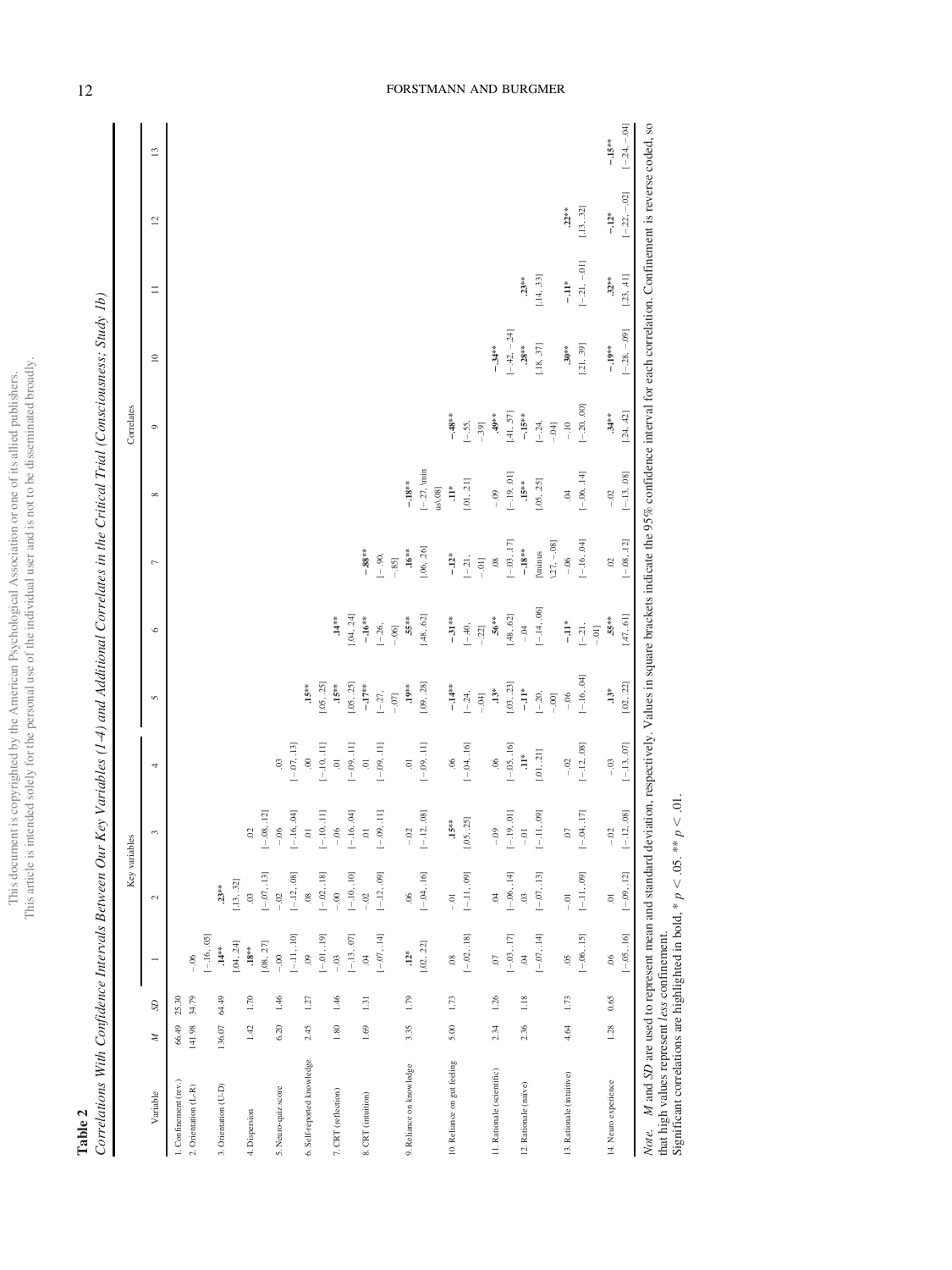## Comparison of Low Versus High Degrees of Neuroscientific Knowledge

To further analyze how interindividual differences predicted participants' localization of consciousness, we created mean brain images for participants scoring high or low on the respective variables (with reflection/intuition and reliance on knowledge/gut feeling each separated into two categories via a kmeans cluster analysis). In addition, we created mean images across participants who selected a scientific, naïve, or intuitionbased rationale as their main rationale. All pictures can be found in the online supplemental materials. Across measures, it becomes evident, that the localization of consciousness in the frontal part of the brain does not so much depend on knowledge about the brain, reliance on intuitive versus reflective thinking, or experience with neuroscience, but seems to be present among all groups of participants (and sometimes even more clearly for participants with higher scores on knowledge-related variables). Rather, as one may expect, it was the localization of motor control in the cerebellum that was primarily found for participants high in knowledge about the brain, or who relied more on cognitive reflection (see Figure 7), whereas low neuroscientific knowledge revealed a more diffuse localization of motor control within the brain. This finding, together with the high intercorrelations of the various knowledge and thinking-style measures, increases confidence that the current study provided a valid and reliable assessment of these variables, but that they did not strongly predict participants' localization of consciousness.

In sum, results of Study 1b primarily show that the results obtained in Study 1a replicated in a paradigm in which participants had to remove color from a canvas rather than add to it, ruling out colorization effort as a potential confound. Further, participants saw a slightly modified brain outline, ruling out that they were unaware of which side of the brain was the front or back or where the eyes were located. Once more, participants on average revealed a localization of consciousness in a single are in the frontal part of the brain, while they located motor control further in the back.

In addition, we investigated the rationales participants followed when localizing consciousness. Most participants indicated that they followed their intuition, provided no clear rationale, or stated that they chose the area because this is where they felt their self was located. People's localization of consciousness was not affected by their rationale for colorization, their objective or subjective neuroscientific knowledge, or their reliance on intuitive or reflective information processing. Study 2 was designed to rule out other potential confounds as well as to extend the present findings.

### Study 2: Conscious Versus Unconscious Thinking

Study 2 was designed to replicate and rule out an additional potential confound in Studies 1a and 1b. Specifically, our goal was to test whether people would locate any kind of mental activity that they associate with "thinking" in the brain area established in Studies 1a and 1b, or whether this location would be uniquely associated with *conscious* thinking. To that end, we decided to ask participants to locate both the area(s) of the brain responsible for conscious

#### Figure 7

*Results for Different Levels of Neuroscienti*fi*c Knowledge (Study 1b)* Low degree of neuroscientific knowledge (Quiz)



 $30$  $2.8$ 2.8  $-2.6$ 2.6  $2.4$  $2.4$  $2.2$  $2.2$  $20$ 

*Note.* Location of consciousness (left) vs. motor control (middle), as well as their difference (right), for participants low (upper row) vs. high (lower row) in objectively assessed neuroscientific knowledge (based on a median split of participants' quiz scores). See the online article for the color version of this figure.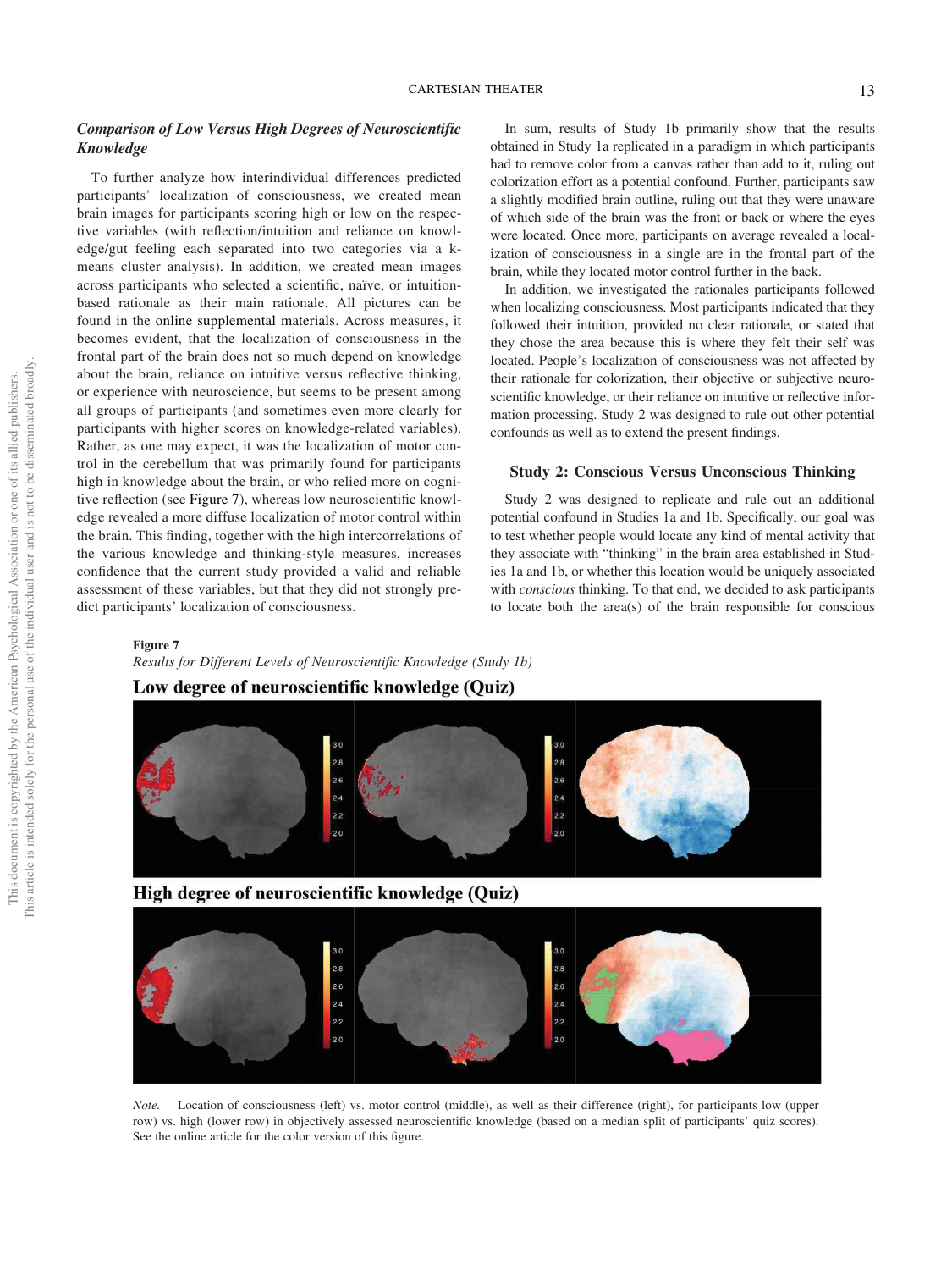thinking and the area(s) of the brain responsible for unconscious thinking. In line with our hypothesis that participants have specific lay beliefs about the location of consciousness, we predicted that only conscious thinking would be located in the area identified in Studies 1a and 1b and that people would reveal a different response pattern for unconscious thinking.<sup>6</sup>

## Method

#### Participants and Design

Four-hundred and 51 participants were recruited from MTurk and participated for modest monetary compensation. Forty-five participants were excluded based on the same criteria outlined in Study 1a, leaving a final sample of 406 participants (234 female, 169 male, three other,  $M_{\text{Age}} = 35.49$ ,  $SD = 11.73$ ). After the tutorial, all participants worked on two drawing tasks, assessing location of conscious and unconscious thinking, respectively. To circumvent potential order effects, both drawing tasks were presented in random order.

## Materials and Procedure

The basic design of the study was identical to that of Study 1a. In this study, however, we randomized the order in which participants were presented the two main drawing tasks, in order to avoid potential order effects that might otherwise arise when participants are asked to locate two rather similar mental processes. That is, even if they thought both processes happened in the same location(s), participants might be inclined to locate the second process differently, in an attempt to provide more varied responses. Therefore, half of the participants in this study were first asked to locate the "*area(s) of [their] brain which [they] think are involved in unconscious thinking,*" while the other half was first asked to locate the "*area(s) of [their] brain which [they] think are involved in conscious thinking*." We decided to not speak of "consciousness," but rather of "conscious thinking," as we did not find "unconsciousness" or "subconsciousness" to be adequate counterparts, and rather opted for "unconscious thinking" as the control process.

## Results

#### Activation

In line with our hypothesis that participants believed consciousness to happen in a specific *part* of the brain, for conscious thinking, participants colorized an area (*M* = 13,761.03, *SD* = 12,628.33, number of pixels) smaller than half of all available pixels,  $t(405)$  =  $-15.45$ ,  $p < 001$ , 95% CI [12,528.97, 14,993.09],  $d = -.77$ . Likewise, when locating unconscious thinking, people also colorized less than half of all available pixels ( $M = 9,616.99$ ,  $SD = 9,654.90$ ), *t*(405) = 28.86, *p* , 001, 95% CI [8,675.03, 10,558.95], *d* =  $-1.43$ , a number that was also significantly smaller than that for conscious thinking,  $t(405) = -6.64$ ,  $p < 001$ , 95% CI<sub>A</sub> [2,917.30, 5,370.77],  $d_z = -.33$ .

#### Location

Figure 8 displays the location of conscious and unconscious thinking across participants. As hypothesized, we once more found that people locate conscious thinking in the frontal part of the human brain. Unconscious thinking, on the other hand, was predominately located in the occipital part of the brain, corresponding to the colloquial use of keeping something "in the back of one's head." Differences in drawings for conscious and unconscious thinking are displayed in Figure 9.

#### Spatial Orientation

Supporting the hypothesis that participants would locate conscious thinking in a *different* location than unconscious thinking, both the up-down,  $r(401) = -.10$ ,  $p = .045$ , 95% CI<sub>r</sub> [-.196,  $-0.002$ ], and left-right orientation vectors,  $r(401) = -.52$ ,  $p < .001$ , 95% CI<sub>r</sub> [ $-.58, -.44$ ], were negatively correlated. In other words, regardless of where participants located conscious thinking, they thought that unconscious thinking would take place in a different brain region.

As a result, similar to Studies 1a and 1b, participants located conscious thinking more frontal  $(M = -.22, SD = .40)$  than they did unconscious thinking ( $M = .19$ ,  $SD = .40$ ),  $t(402) = -11.61$ ,  $p <$ .001, 95% CI<sub> $\Delta$ </sub> [-.47, -.-4],  $d_z$  = -.58. Likewise, they located conscious thinking  $(M = -.14, SD = .27)$  more upward than unconscious thinking  $(M = .04, SD = .37)$ ,  $t(402) = -7.37, p < .001$ , 95% CI<sub>A</sub> [-.22, -.13],  $d_z = -.37$ .<sup>7</sup> Individually comparing the orientation vectors against the mid planes (that is, a nonpreference for left/right and up/down orientation), analyses confirmed our previous results, showing that conscious thinking was indeed located in the front,  $t(403) = -10.86$ ,  $p < .001$ ,  $95\%$  CI [ $-.26, -.18$ ],  $d = -.54$ , and up,  $t(403) = -10.22$ ,  $p < .001$ , 95% CI [-.16, -.11],  $d =$ .51, while unconscious thinking was rather located in the back,  $t(403) = 9.36, p < .001, 95\% \text{ CI}$  [.15, .23],  $d = .47$ , and slightly down, *t*(403) = 2.11, *p* = .036, 95% CI [.003, .074], *d* = .10.

#### Dispersion

Critically, as in Study 1a, most participants colorized a single (as opposed to multiple) cluster of pixels when asked to highlight areas responsible for conscious thinking  $(88.9\%, n = 359 \text{ versus } 11.1\%$ ,  $n = 45$ ), a number significantly greater than chance; binomial test:  $p < .001$ , 95% CI<sub>prob</sub> [.85, .92]. For unconscious thinking those numbers were comparable (86.9%, *n =* 351 versus 13.1%, *n* = 53; binomial test:  $p < .001$ , 95% CI<sub>prob</sub> [.83, .90]). Both ratios were not significantly different from one another,  $\chi^2(1) = .57$ ,  $p = .451$ .

## Confinement

As trials in Study 2 were designed to contrast participants' conception of two kinds of mental faculties (conscious versus unconscious thinking), we decided to test whether confinement differed between the two conditions. Participants revealed greater confinement of unconscious ( $M = 57.83$ ,  $SD = 27.21$ , average pixel distance) than of conscious thinking ( $M = 65.36$ ,  $SD = 27.87$ ),  $t(402) =$  $-5.13, p < .001, 95\% \text{ CI}_{\Delta} [4.56, 10.23], d_z = -.26.$ 

 $6$  We also replicated this study with the eraser paradigm from Study 1b, with a somewhat smaller  $(n = 201)$  British student sample. Findings are highly similar and can be found in the online supplemental materials.

 $\overline{7}$  To rule out that these effects can be attributed to demand effects caused by our repeated measures design, we reran our analysis only including participants' first drawings in a between-subjects analysis. Both independent-sample *t*-tests revealed comparable significant differences.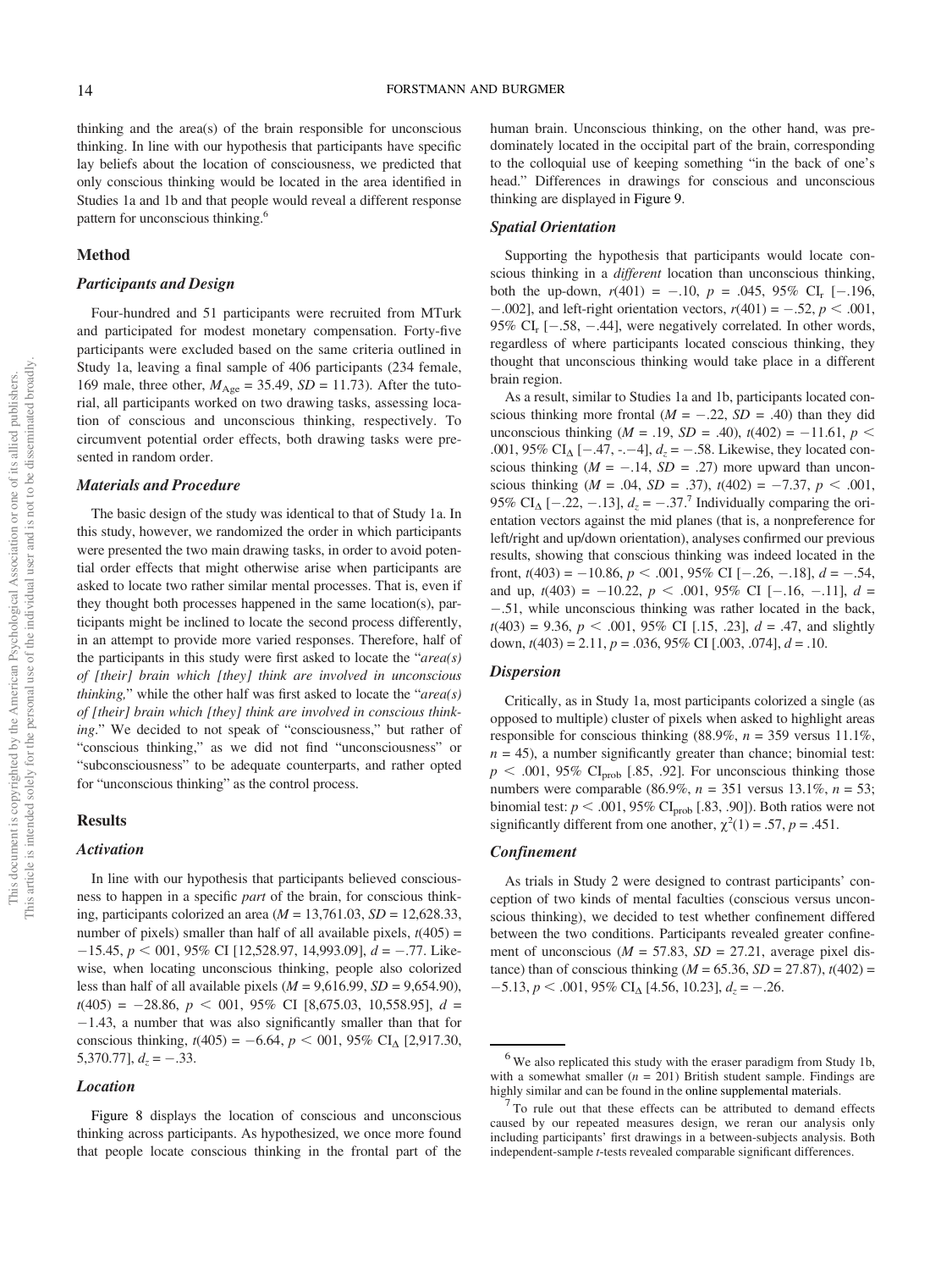## Figure 8





*Note.* Brightness of each pixel indicates the frequency with which it was colorized by participants (in percentages). Highlighted pixels (bottom row) are pixels colorized significantly more often than others (alpha = .05), with values representing z-scores. See the online article for the color version of this figure.

## **Discussion**

Conceptually replicating and expanding on Studies 1a and 1b, Study 2 found additional support for a lay belief in a Cartesian Theater. Once more, participants on average located a conscious process (that is, conscious thinking) in a single, confined region in the frontal part of the brain, while they located an unconscious process elsewhere. As such, participants did not merely locate any kind of "thinking" in the prefrontal brain area determined in Study 1a, but specifically *conscious* thinking. In line with common sayings, participants tended to locate unconscious thinking in the back of the head, far away from where they believed conscious processes to take place. Surprisingly, and in contrast to the predominant view that most mental processes happen unconsciously (for example, Augusto, 2010), participants revealed greater confinement of unconscious than of conscious thinking. One possible reason for this effect could be that participants consider conscious thinking a more complex phenomenon than unconscious thinking, which therefore requires the use of larger parts of the brain (see the analysis for general activation above). This explanation is also consistent with Studies 1a and 1b, where we observed greater confinement for the arguably less complex process of motor control.

#### Study 3: Processing Versus Experiencing Stimuli

Thus far, we established that people locate consciousness and conscious processes (such as conscious versus unconscious thinking) in a single, confined location in the frontal part of the human brain. Study 3 was designed to further expand on these findings. While Study 2 already found that people seem to locate unconscious processes elsewhere in the brain, Study 3 was designed to directly compare participants' beliefs regarding two components (one conscious and one unconscious) of the *same* mental faculty. We thereby sought to test the hypothesis of a lay belief in a Cartesian Theater by even more closely following the original description of this phenomenon. Specifically, one mental faculty that is typically evoked when describing the concept of the Cartesian Theater (for example, Dennett, 1991) is the perception of sensory stimuli, which comprises two distinct components: the computational analysis of sensory information in the brain, and the corresponding conscious experience of this information.

According to Dennett's (1991) argument, the Cartesian Theater arises, because people believe that, after the brain is done processing and analyzing sensory stimuli it encounters (including all necessary computations), everything arrives at a single location in the brain where then "consciousness happens." Such an understanding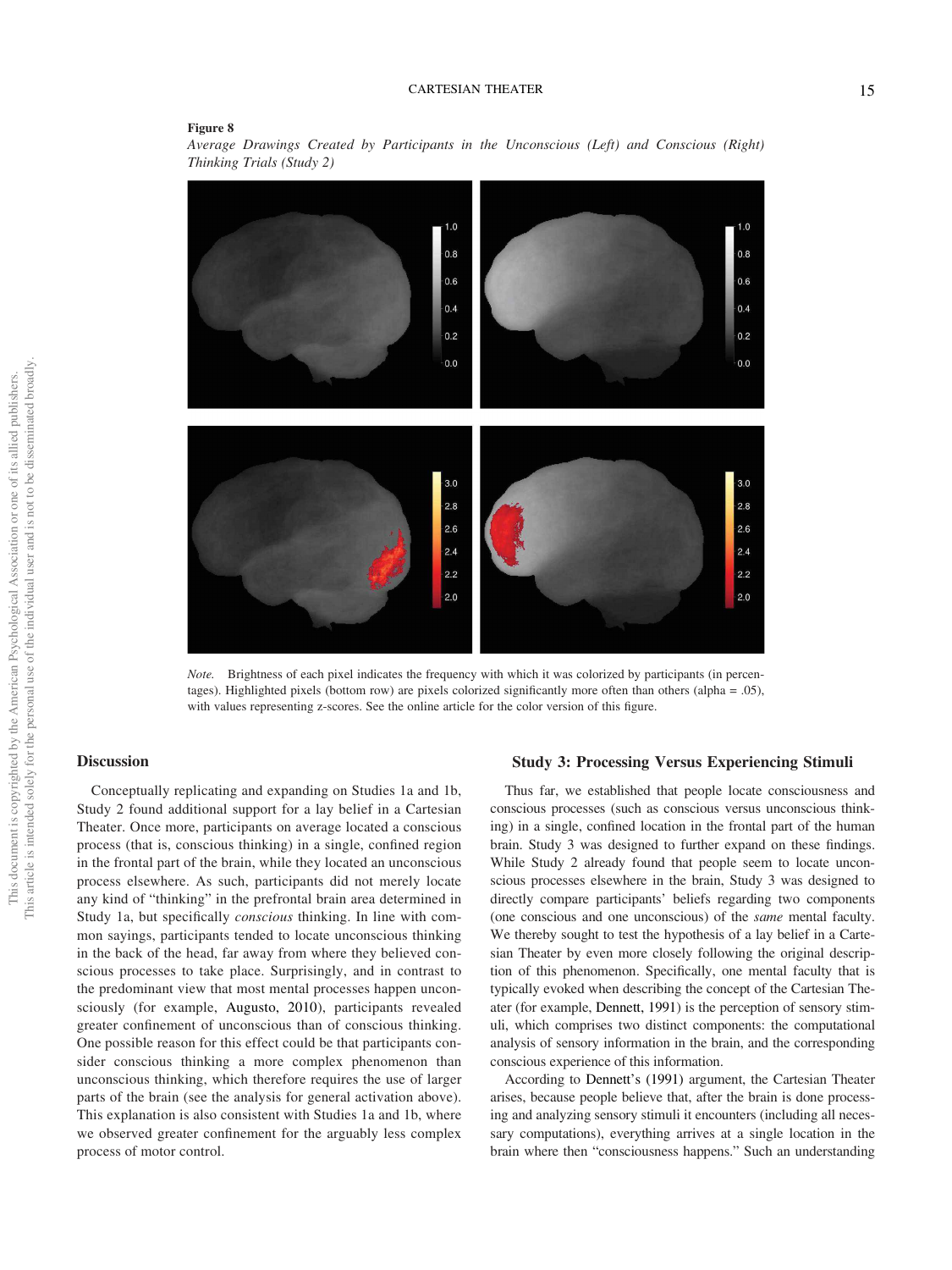#### 16 FORSTMANN AND BURGMER



Figure 9 *Differences Between Location of Conscious and Unconscious Thinking (Study 2)*

*Note.* Red colors indicate a greater relative colorization of a pixel for conscious thinking, whereas blue indicates more frequent colorization for unconscious thinking (left). Highlighted pixels indicate those pixels that were significantly more frequently colorized for conscious (green) or unconscious (pink) thinking, as determined by Fisher's exact test (right). See the online article for the color version of this figure.

necessarily entails that processing and experience of a perceived stimulus either happen in different parts of the brain altogether (Hypothesis A), or happen in approximately the same part of the brain, but that a larger area is responsible for the processing and analysis of sensory stimuli, while conscious experience takes place in a smaller segment of this area (Hypothesis B).

The present study was designed to test which of these two notions (if any) best represents participants' lay beliefs. While results of Study 2 suggest that participants locate unconscious processes in different brain areas than consciousness (which could favor Hypothesis A), we predicted that—given that the present study investigates two components of the same mental faculty (namely sensory perception) —participants would locate both components in roughly the same, single area in the frontal part of the brain, but that they would consider conscious experience to be a more spatially confined process (Hypothesis B). We further expected participants to locate conscious experience of the stimuli in the same, single location in the frontal part of the brain we determined in Studies 1a, 1b, and 2.

## Method

#### Participants and Design

As in the other studies, we recruited 452 participants from MTurk. Of those, 44 participants were excluded based on the same exclusion criteria introduced in the previous studies. This left us with a final sample of 408 participants (237 female, 171 male,  $M_{\text{Age}} = 34.78$ ,  $SD = 10.74$ ) who were randomly assigned to one of four sensory conditions: *sight*, *hearing*, *touch*, or *smell* (between subjects). Within each condition, participants were asked to work on two similar drawing tasks, presented in random order, assessing where in the brain participants believed the processing/computation of the respective sensory information takes place (*processing)*, and where they believed the corresponding conscious experiences takes place (*experience; within* subjects). As we had no hypothesis with regard to the different sensory stimuli, we decided a priori to merge the four sensory conditions to arrive at average images representing location of sensory processing and sensory experience.

#### Materials and Procedure

We followed the same general outline of the previous studies. Depending on condition, after the tutorial for the drawing task, participants were once again prompted to colorize certain brain areas, either pertaining to the sense of vision, hearing, touch, or smell. For example, in the *sight* condition, we first told participants: "*In this task, we are interested in the sense of sight.*" Depending on order condition, we then asked them to either "*use [their] brush to colorize the area(s) of [their] brain which [they] think are involved in [their] subjective conscious experience of seeing*" (assessing the *experience* component), or "*which [they] think are involved in the computational processing and analyzing of all visual information*" (assessing the *processing* component). This was followed by a second drawing task with the corresponding alternative instructions. In the remaining between-subjects conditions, the words "seeing" and "visual" were replaced with hearing/auditory, touch/tactile, and smell/olfactory, respectively.

Finally, participants provided demographic information and responded to the binary exclusion item querying them about random or purposefully wrong responding.

#### Results

#### Activation

In line with the theoretical rationale of both hypotheses, people thought that a larger part of the brain was required for the computational analysis ( $M = 6,469.69$ ,  $SD = 6,975.92$  pixels; 13.80%) of sensory stimulus than for the corresponding conscious experience  $(M = 4,754.04, SD = 4,327.60; 10.14\%), t(404) = 4.43, p < .001,$ 95% CI<sub> $\triangle$ </sub> [2.39, 6.19],  $d_z$  = .25. As we were asking each participant about only one specific sensory experience, those numbers were expectedly lower than for overall "conscious thinking" or "consciousness" activation investigated in Studies 1 and 2.

#### Location

Figure 10 shows participants' location of brain areas involved in computational processing versus conscious experience of sensory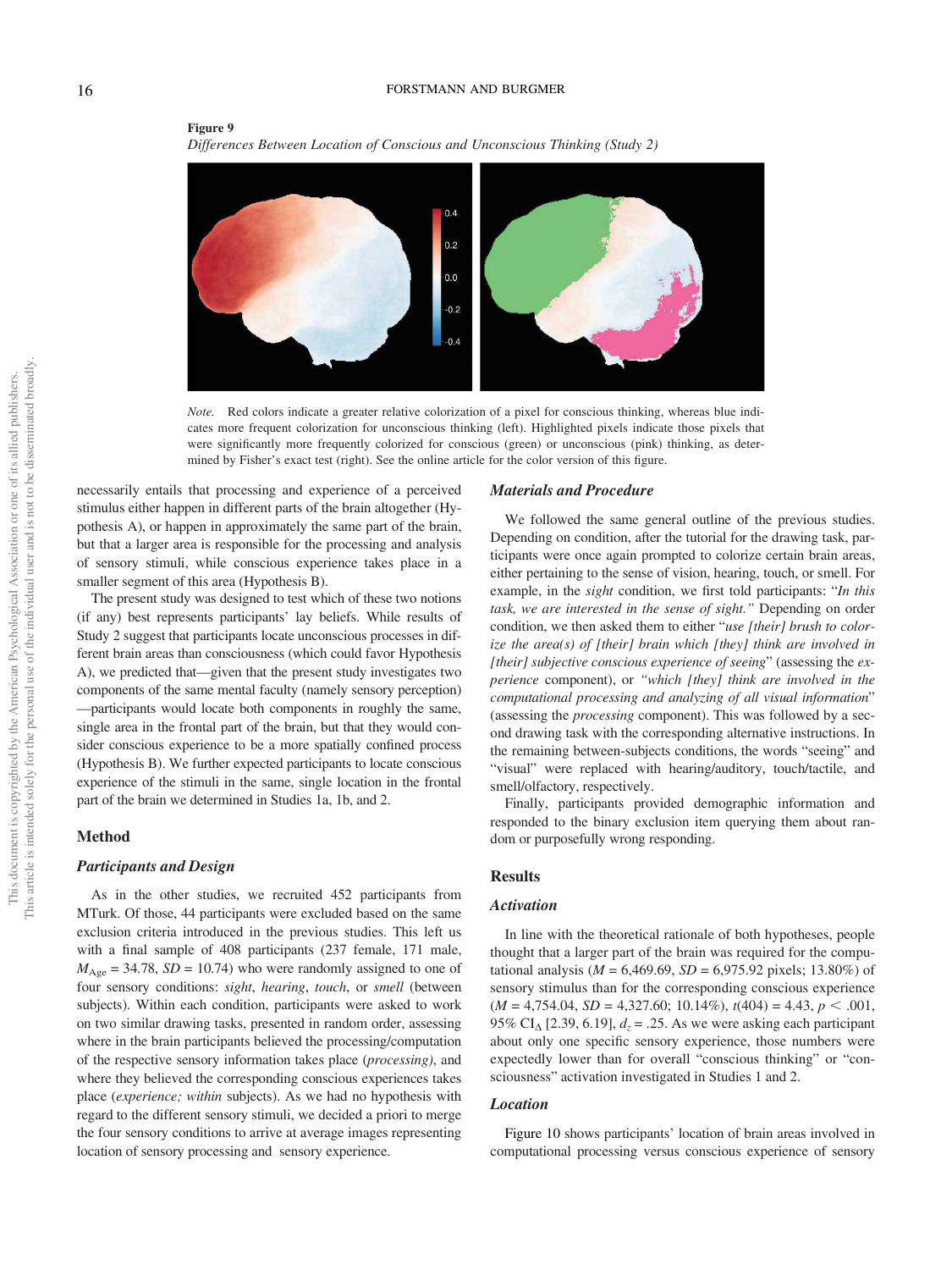#### Figure 10 *Mean Pixels Colorized for Processing (Left) and Experience (Right) of a Stimulus (Study 3)*



*Note.* As general activation levels for each pixel were lower than in Studies 1a, 1b, and 2, we amplified the colors so that 100% white pixels correspond to 80% activation. Highlighted pixels (bottom) were colored significantly more frequently than others (based on z-scores; alpha level = 0.05). See the online article for the color version of this figure.

stimuli. While differing in the degree of activation, we found that people located both in the frontal part of the human brain.

 $CI<sub>prob</sub>$  [.89, .94]). Both ratios were not significantly different from one another,  $\chi^2(1) = .02$ ,  $p = .900$ .

## Spatial Orientation

Comparing the two components of sensory perception, we did not find that people located them differently on the X and Y axes of the brain. Specifically, while the horizontal orientation of drawings was uncorrelated,  $r(403) = .02$ ,  $p = .649$ ,  $95\%$  CI<sub>r</sub> [-.07, .12], the vertical orientation of drawings was positively correlated,  $r(403)$  = .14,  $p = .005, 95\%$  CI<sub>r</sub> [.04, .23]. In other words, people considered the processing and conscious experience of stimuli to (roughly) happen at a similar location in the brain. Correspondingly, we did neither find an overall trend for participants to locate processing (X:  $M = -.11$ ,  $SD = .48$ ; Y:  $M = -.08$ ,  $SD = .34$ ) or experience (X:  $M = -.06$ ,  $SD = .44$ ;  $Y: M = -.05$ ,  $SD = .37$ ) further in the front or the back of the brain than the other,  $t(404) = 1.44$ ,  $p = .151$ , 95%  $CI_{\Delta}$  [-.02, .11],  $d = .07$ , nor further up or down than the other,  $t(404) = 1.51, p = .132, 95\% \text{ CI}_{\Delta}[-.01, .08], d = .07.$ 

In line with results for the nondifferentiated faculty "consciousness" investigated in Studies 1a and 1b, as well as "conscious thinking" investigated in Study 2, both the conscious experience,  $t(405) = -2.77$ ,  $p = .005$ , 95% CI [-.10, -.02],  $d = -.14$ , and processing components of sensory stimuli,  $t(405) = -4.52$ ,  $p < .001$ , 95% CI  $[-.15, -.06]$ ,  $d = -.22$ , were located significantly in the front of the brain's midcoronal plane. Processing was located more upward,  $t(405) = -4.91$ ,  $p < .001$ , 95% CI [-.12, -.05],  $d = -.24$ , as was conscious experience,  $t(405) = -2.59$ ,  $p = .001$ , 95% CI  $[-.08, -.01], d = -.13.$ 

## **Dispersion**

Once more supporting the hypothesis of a general lay belief in a Cartesian Theater, the vast majority of participants colorized a single cluster of pixels, both when locating computational processing  $(91.4\%, n = 371 \text{ vs. } 8.6\%, n = 35, \text{ binomial test: } p < .001, 95\%$  $CI<sub>prob</sub>$  [.88, .94]) and conscious experience of sensory stimuli (91.9%,  $n = 373$  vs. 8.1%,  $n = 33$ , binomial test:  $p < .001, 95\%$ 

## Confinement

More importantly, however, we again used average pixel distance to determine the confinement of participants' drawings. Confirming our hypothesis, we indeed found that confinement was stronger for conscious experience ( $M = 41.25$ ,  $SD = 21.46$ ) than for computational processing of sensory information ( $M = 45.52$ ,  $SD =$ 23.04),  $t(404) = -4.43$ ,  $p < .001$ , 95% CI<sub>A</sub> [-6.19, -2.38],  $d_z =$ .22. In other words, supporting Hypothesis B, although people roughly located processing and conscious experience in similar brain regions, they considered the conscious component of perception to happen in a smaller, more confined area. As the conservative approach of averaging across senses was likely to add noise to the data, we also exploratorily analyzed responses to each of the four individual senses. We found that people considered conscious experience to take place in a more spatially confined area for all but one of the senses (visual:  $t(96) = -.09$ ,  $p = .930$ ,  $95\%$  CI<sub>A</sub> [-5.05, 4.62],  $d_z = -.01$ ; auditory:  $t(99) = -4.55$ ,  $p < .001$ , 95% CI<sub>A</sub>  $[-10.99, -4.32], d_z = -.46$ ; tactile:  $t(109) = -3.18, p = .002, 95\%$ CI<sub> $\Delta$ </sub> [-8.64, -2.00],  $d_z = -.30$ ; olfactory:  $t(97) = -1.95$ ,  $p = .054$ , 95% CI<sub> $\Delta$ </sub> [-7.43, .07],  $d_z$  = -.20).

## Discussion

Study 3 tested the hypothesis that people will reveal a general lay belief in a Cartesian Theater (as defined initially), even when considering only one mental faculty (as opposed to two different faculties as in Studies 1a, 1b, and 2). Specifically, Study 3 found that participants tended to locate both conscious (i.e., experiential) and unconscious (i.e., computational) components of sensory perception in a single, confined area in the frontal part of the brain. However, supporting the idea of a lay belief in a Cartesian Theater (specifically, Hypothesis B), they considered conscious experience to take place in a more spatially confined area than the corresponding computational processing of sensory impressions.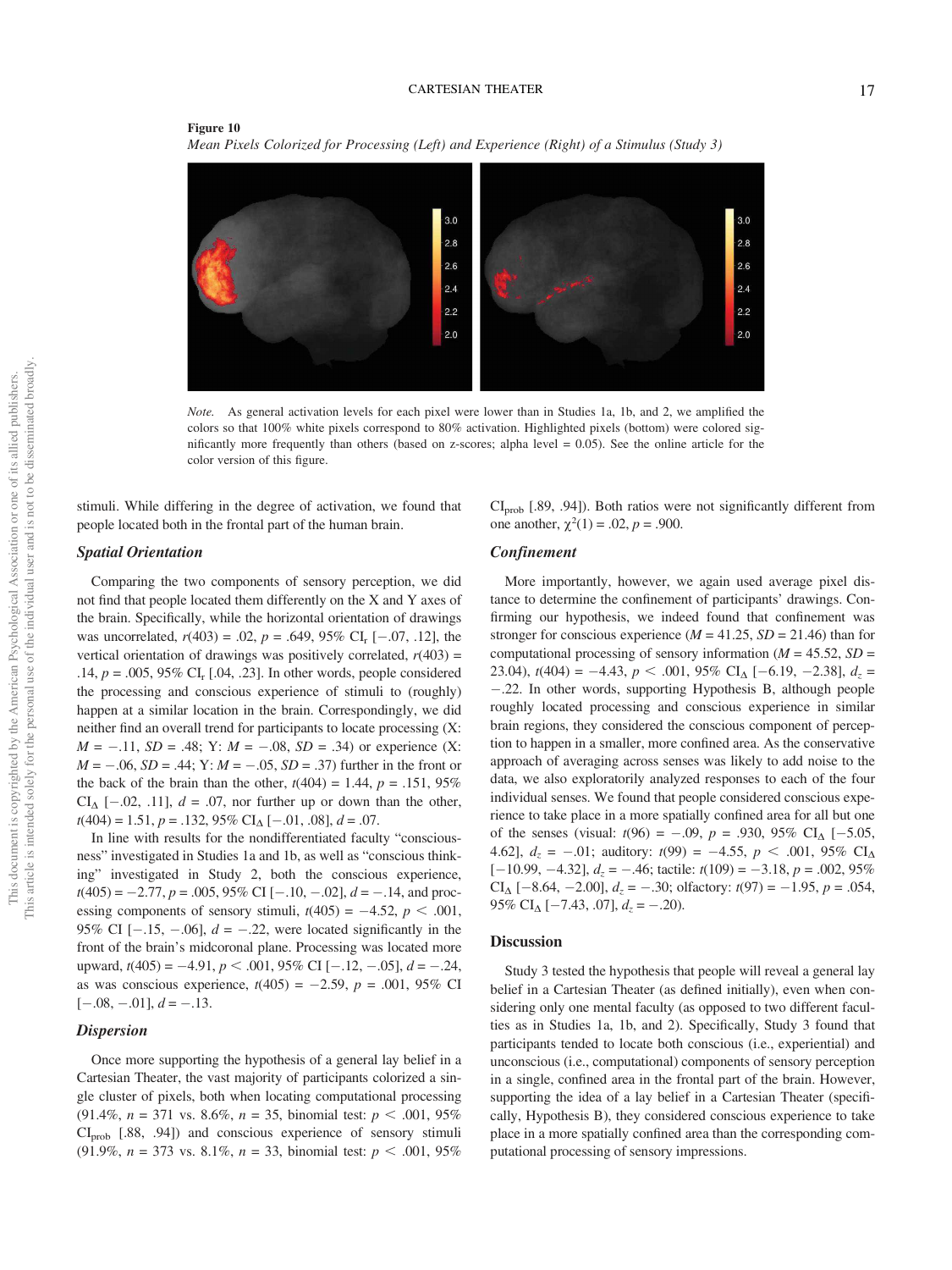#### Study 4: Spatial Versus Temporal Localization

In our remaining set of studies, our goal was to investigate the second component of the Cartesian Theater that we specified in accordance with Dennett and Kinsbourne's (1992) argument: temporal localization/isolation of consciousness. According to the authors, people seem to believe that only *after* the brain is done analyzing and processing information, does everything arrive at a single, confined area in the brain where consciousness happens. Study 4 was designed to investigate the relationship between explicit belief in specific spatial and temporal localization of consciousness, using a newly developed questionnaire assessing both constructs. Specifically, we hypothesized that spatial and temporal confinement of consciousness would constitute unique beliefs that are positively correlated.

#### Method

## Participants and Design

Three-hundred and one participants were recruited from MTurk and participated for modest monetary compensation. Out of those participants, 43 were excluded from analyses for indication of having responded randomly, or for failing an additional attention check item (see below), leaving a final sample of 258 participants (156 female, 101 male, one other,  $M_{\text{Age}} = 37.34$ ,  $SD = 12.27$ ). All participants completed a newly developed questionnaire intended to assess beliefs about temporal as well as spatial localization of subjective conscious experience.

#### Materials and Procedure

In order to familiarize participants with the concepts at hand, they were first presented with an introductory screen (see Figure 11). On this screen, they were told: "*When you encounter sensory stimuli (*e.g., *the light beams that hit your eyes after being re*fl*ected off a tree), two things happen in your brain next.*" Below, this text was illustrated with a diagram and two info boxes, next to one another, that explained the two consequences mentioned in more detail. The left box stated: "*Your brain creates the subjective, conscious experience (or the sensation) of seeing a tree*," followed by a picture of a tree with blurry edges. The right box stated: "*Your brain computationally processes and analyzes all the sensory information arriving from your retina,*" followed by a picture of a computer circuit. We purposefully placed the two boxes next to one another, with a split arrow pointing at both of them simultaneously, in order not to suggest a certain temporal order of events. As people in Western cultures might still associate *left* with *earlier*, we decided to follow the empirically more conservative route and placed conscious experience the process that we theorized would be considered by participants to occur later—on the left.

Participants were then told that the study was interested in how they thought these two concepts would relate to one another when it comes to when and where they take place in the brain, and asked to indicate their level of agreement with a set of six statements using a Likert-type scale ranging from 1 (*not at all*) to 7 *(very much*). Three of these items were intended to assess belief in spatial localization of consciousness (that is, consciousness happening at a specific location in the brain: "*Consciousness happens everywhere in the brain, not just in a speci*fi*c area*" (reversed), "*Consciousness* *happens at a speci*fi*c location in the brain,*" and "*A certain area of the brain is responsible for our subjective conscious experience of things*"). The remaining three items were intended to assess belief in temporal localization/isolation (that is, consciousness happening only after processing of stimuli has finished: "*Our brain* fi*rst analyzes all stimuli that we encounter, and only after that can we experience them,*" "*Only after the brain is done processing and analyzing sensory information conscious experience takes place,*" and "*Conscious experience of a stimulus is a phenomenon that occurs WHILE the brain is processing and analyzing that stimulus, not after*" (reversed).

Participants also responded to a single attention check item. They were shown a simple math equation  $(4 + 2)$  and, in the instructions, were asked to ignore the equation but to simply enter the number 8 as their response. Finally, participants provided demographic information and responded to the exclusion item asking them about random or purposefully wrong responding.

#### Results

In order to test whether our items indeed captured two distinct beliefs, we entered all items into an exploratory principal component analysis with Varimax rotation and Kaiser normalization. As hypothesized, two factors with Eigenvalues greater than 1 emerged (1.59 and 2.44), cumulatively explaining 67.26% of the total variance. The three items comprising the *spatial localization* subscale loaded strongest on factor 1 (with factor loadings of .904, .850, and .797), while none of the other items loaded on this factor (all factor loadings  $\lt$  .15). Conversely, the three items comprising the *temporal localization* subscale loaded strongest on Factor 2 (with factor loadings of .879, .872, and  $-.519$ ), while the remaining three items did not meaningfully load on this factor (all factor loadings  $\leq$ .12). We therefore created two mean scores out of the six items representing the two beliefs (spatial:  $M = 4.43$ ,  $SD = 1.48$ ; temporal:  $M = 4.26$ ,  $SD = 1.33$ ), with higher values indicating greater belief in the respective notion.

Importantly, as hypothesized, both beliefs were positively correlated,  $r(258) = .18$ ,  $p = .004$ ,  $95\%$  CI<sub>r</sub> [.03, .32]. In addition, on average, people agreed rather than disagreed with the two beliefs. Both people's mean belief in spatial localization,  $t(257) = 4.66$ ,  $p <$ .001, 95% CI<sub> $\Delta$ </sub> [.25, .61],  $d = .29$ , and in temporal localization of consciousness,  $t(257) = 3.10$ ,  $p = .002$ ,  $95\%$  CI<sub>A</sub> [.09, .42],  $d = .19$ , were significantly greater than the scale midpoint. Further, a paired samples *t*-test revealed that people's belief in spatial localization of consciousness was not significantly greater than their belief in temporal localization,  $t(257) = 1.53$ ,  $p = .127, 95\%$  CI<sub>A</sub> [-.05, .39],  $d_z = -.10$ .

#### **Discussion**

Conceptually replicating the previous results based on our drawing task and expanding them by including a temporal dimension, we found that a belief in consciousness happening at a specific location in the brain (spatial) and belief in consciousness happening *after* processing of all relevant information is done (temporal) constitute independent beliefs that are positively correlated, and that people mostly seem to explicitly endorse. This further supports the hypothesis that the majority of people share a lay belief in a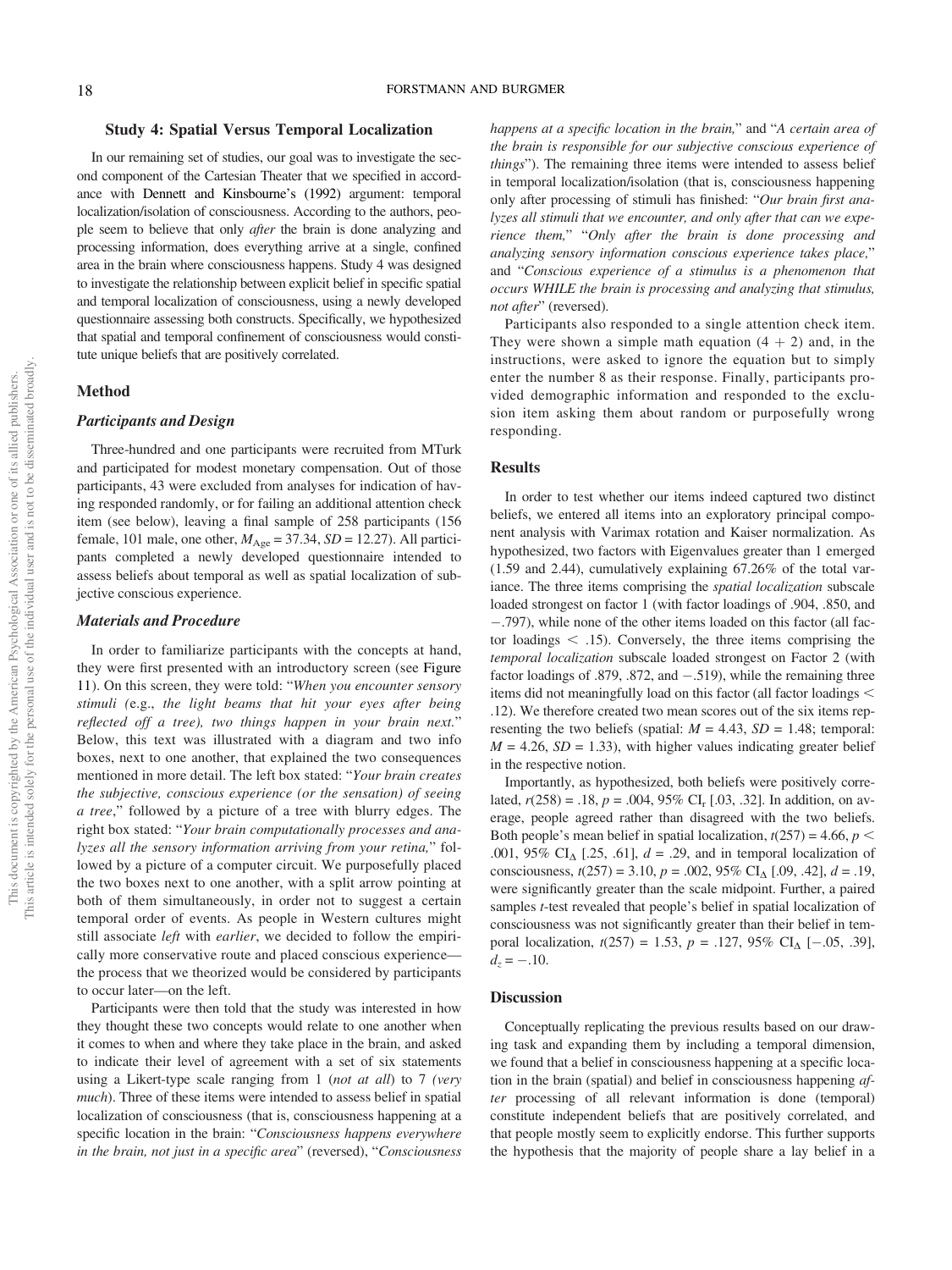## CARTESIAN THEATER 19

### Figure 11

*Explanation of Conscious Experience and Processing of Sensory Information (Studies 4 and 5)*

When you encouter sensory stimuli (e.g., the lightbeams that hit your eyes after being reflected off a tree), two things happen in your brain next:



*Note.* In Study 4, both phenomena were presented in fixed order (as displayed). In Study 5, they were presented in random order. See the online article for the color version of this figure.

neurological Cartesian Theater. We designed Study 5 to verify the findings pertaining to belief in temporal confinement of consciousness using a more intuitive and elaborate measure.

## Study 5: Temporal Localization of Processing Versus Experiencing

In our final study, our goal was to gain more insight into how precisely people perceive the temporal overlap between processing and consciously experiencing stimuli. In other words, we wanted to test, whether people perceive a temporal dynamic between the two dimensions that is either in line with the notion that conscious experience is a byproduct (i.e., that it unfolds in parallel to) or a result (i.e., that it unfolds subsequent to) of the processing of stimuli. Theoretically, it is possible for people to believe that consciousness begins at exactly the same moment that the processing of a stimulus begins (or earlier, or later), and that it ends at exactly the same moment this processing ends (or earlier, or later). We therefore set out to develop a task that is able to accurately assess these intuitions. Based on our previous findings, we hypothesized that people would on average consider consciousness to "happen" (that is, to start or to persist) after the processing and computational analysis of a stimulus has ended, that is, to conceptualize it as a "final destination" of signals.

## Method

## Participants and Design

Two-hundred and 23 participants were recruited from MTurk and participated in exchange for modest monetary compensation. Sixteen participants were excluded from data analysis, as they failed to correctly respond to an attention-check item. Nine further participants were excluded for not providing usable answers on the slider item,<sup>8</sup> leaving a final sample of 198 participants (107 female, 90 male, one other,  $M_{\text{Age}} = 37.07$ ,  $SD = 12.45$ ). All participants were randomly assigned to one of two stimulus order conditions.

#### Materials and Procedure

Participants were first introduced to the concepts of conscious experience and computational processing, as described in Study 4. We again told participants that we were interested in how they thought the two concepts related to one another, "*when it comes to WHEN they take place in the brain after the sensory stimulus (*i.e., the *real tree) was encountered*." They were then introduced to two sliders, one labeled "computation," the other "experience," placed

<sup>8</sup> These participants moved all four slider endpoints to zero, indicating that neither processing nor experiencing a stimulus happened at all (as the width of both bars was zero). Including them does neither change the pattern nor the statistical significance of the effects reported here.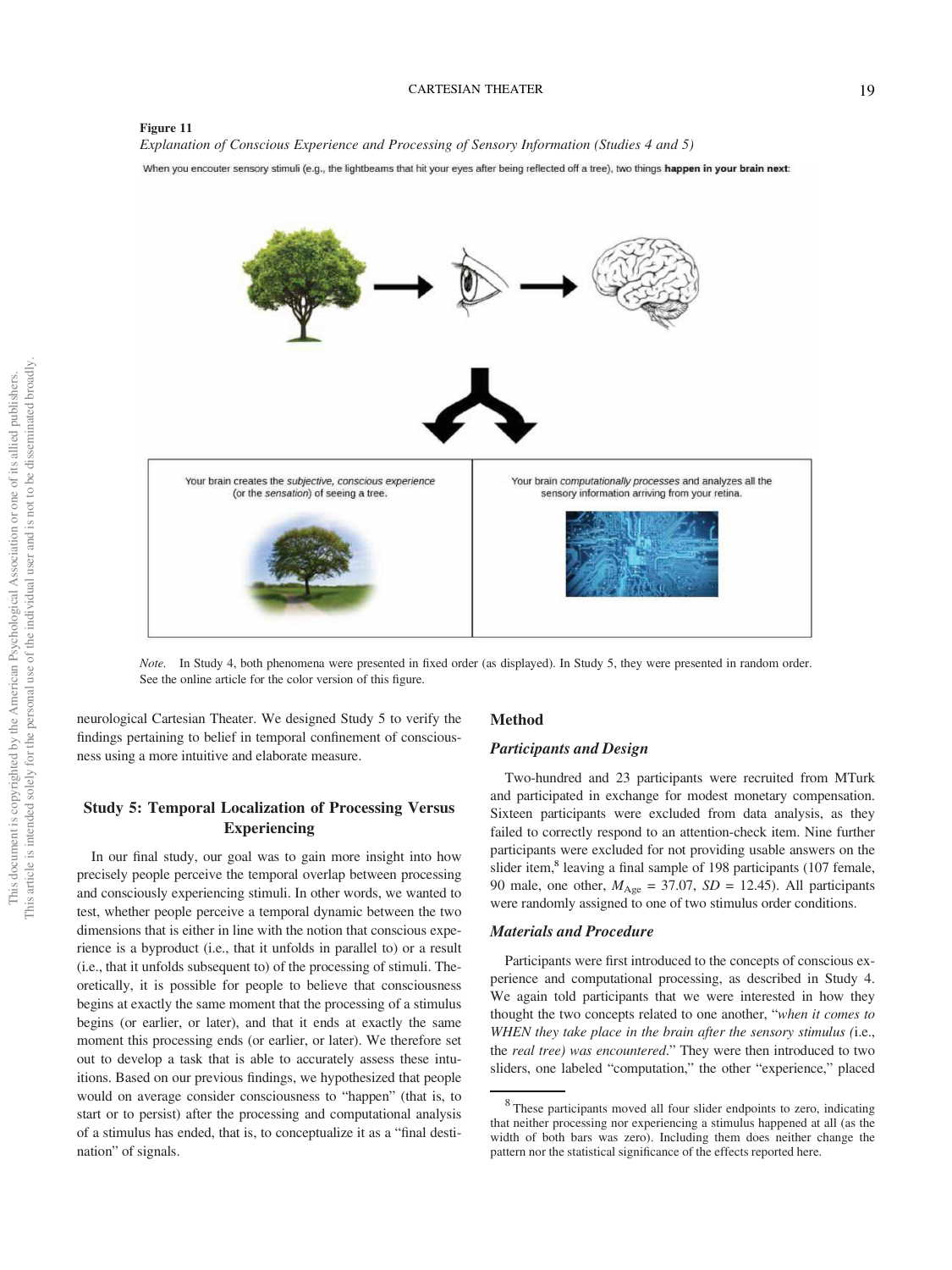on two horizontal lines below one another, representing the two concepts explained to them earlier (see Figure 12).

They were then told that "*each slider [had] two green endpoints, with the left endpoint indicating when the respective event begins and the right endpoint indicating when it is fully over.*" Participants could click on each of the four slider endpoints and individually move them to the left or to the right, thereby changing beginning, ending, and overall duration of the two events. They were informed that, in general, "*events that are positioned further to the left happen earlier, while events that are positioned further to the right happen later. Overlapping events happen at the same time*." To implement an unbiased test for our hypothesis, we set the default position of the two sliders to be identical (that is, perfectly aligned), representing the view that both processing and experience of a stimulus happen at exactly the same time.

To further circumvent potential confounds due to order of display, we assigned participants to one of two stimulus order conditions: In one condition, *experience* was explained in the left info-box and assessed on the lower of the two slider items, while *computation* was explained in the right info-box and assessed on the upper slider item. In the other condition, the orders were switched.

In addition to providing demographic information, prior to the main dependent variable, participants responded to a single attention check item, asking them to move a 10-point slider to a specific position, which served as an exclusion criterion for this study.

## Results

The X-coordinates (that is, the distance in pixels from the leftmost point of the respective horizontal line, each of which was 800 pixels wide) of each of the four slider endpoints served as our dependent variables, with greater values indicating later points in time. In line with our hypothesis, we found that, on average, participants positioned the experience sliders (that is, the midpoint between the two endpoints) further to the right ( $M = 455.36$ ,  $SD =$ 85.76) than the computation slider (*M* = 426.64, *SD* = 87.51),  $t(197) = 2.80, p = .006, 95\% \text{ CI}_{\Delta} [8.47, 48.95], d_z = .19$ . In other words, on average, participants considered conscious experience to happen later than computational processing of stimuli.

Looking at the individual slider endpoints, we found that participants on average believed that conscious experience (*M* = 307.94,  $SD = 102.59$  would begin later than computational processing  $(M = 283.50, SD = 107.71), t(197) = 2.34, p = .020, 95\% \text{ CI}_{\Delta} [3.83,$ 45.05],  $d_z = .17$ . More important for our hypothesis, and in line with Dennett's (1991) concept of a Cartesian Theater, they considered conscious experience to persist  $(M = 602.78, SD = 115.85)$ even after computational processing fully ended (*M* = 569.79 *SD* =

#### Figure 12

*Slider Task (Starting Position), (Study 5)*



*Note.* Participants could move each of the four green endpoints to the left or right, affecting the onset, end, and duration of the two events. Vertical items were presented in random order. See the online article for the color version of this figure.

119.15),  $t(197) = 2.81$ ,  $p = .006$ ,  $95\%$  CI<sub>A</sub> [9.80, 56.17],  $d_z = .20$ (see Figure 13).

## Discussion

Supporting the hypothesis that people, on average, believe conscious experience happens as a result of rather than as a byproduct of computational processing of stimuli, we found that people consider the conscious experience of a visual stimulus to persist even after the processing of that stimulus is completed. We did, however, not find that participants considered conscious experience to *begin* after computational processing has ended. Rather, there was substantial overlap between the two events. Still, participants considered consciousness to partly happen after computation has ended, and to therefore be the ultimate event in the process of perception. A reason for the substantial overlap between both bars could be the conservatively-chosen default position of the two bars (representing full overlap) that may have affected participants' responses. Notably, given that they are frequently used to explain the concept of a Cartesian Theater, we only compared conscious experience and computational analysis of *sensory perception* in this study. It is possible that, in some cases, people consider conscious thought to precede other mental processes; for example, when initiating motor actions to pursue a goal. However, this may depend on whether they view these mental events as separate, consecutive events, or as two aspects of the same mental event, which is how we introduced the two constructs in the present study.

#### General Discussion

Across six studies, using a combined sample of 2,057 U.S.- and United Kingdom-based participants (plus two additional studies in the online supplemental materials), we found that people have a spatio-temporally localized conception of consciousness that is in line with the notion of a (neurological) Cartesian Theater, as suggested by Damasio (1992) and Dennett and Kinsbourne (1992). They consistently considered a single, confined area of the brain to contribute to consciousness, and located conscious processes (but not unconscious thinking or motor control) in the prefrontal part of the brain. Locations of consciousness were primarily based on intuitions as opposed to, for example, naïve or scientific reasons, and were not affected by neuroscientific knowledge.

Testing Dennett's (1991) proposition of a lay belief in a Cartesian Theater more directly (i.e., the belief that information *arrives* at their neurological destination where consciousness happens), we distinguished between two components of sensory perception, computational analysis and conscious experience of sensory information, and found that participants considered conscious experience to be a more strongly spatially confined process in the brain, and to involve less brain activity, than computational processing.

When explicitly asked, we found that participants hold two distinct beliefs about consciousness, one pertaining to consciousness happening at a specific location in the brain (spatial localization), the other pertaining to consciousness happening *after* processing of sensory information is done (temporal localization). Both beliefs were positively correlated. Supporting this rationale, in a final study using a more intuitive measure, we found that participants considered conscious experience of sensory information to persist even after the processing of the corresponding stimuli ended, indicating that they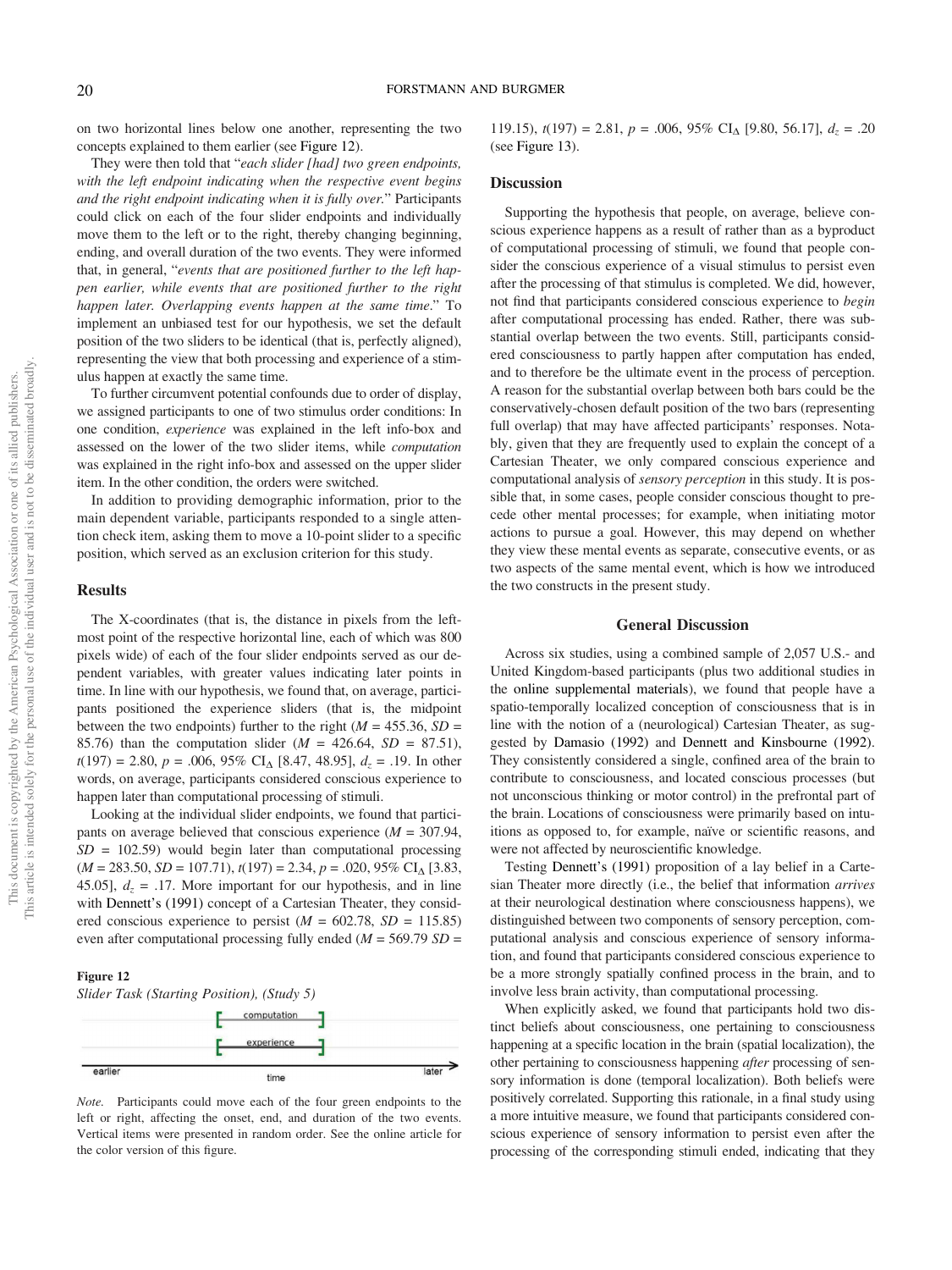#### CARTESIAN THEATER 21

#### Figure 13



Computation vs. experience (temporal)



*Note.* Values on the x-axis represent pixels on the screen, with higher numbers corresponding to chronologically later events. Error bars indicate 95% confidence intervals (based on 5,000 bias-corrected and accelerated bootstraps).

considered consciousness a result (i.e., a simultaneously-occurring phenomenon), rather than a by-product (i.e., a subsequently-occurring downstream consequence) of computational analysis.

Interestingly, most participants revealed a tendency to consider all mental faculties they were presented with to take place in individual, confined brain areas, suggesting that lay people may have a view of the brain as an organ in which each individual part is responsible for a clearly defined task, rather than as a network of jointly operating systems. Yet, the present selection of mental faculties is likely not sufficient to confirm this claim. While we were exclusively interested in participants' conception of consciousness (and included the other processes to show that they discriminate between mental faculties and have distinct beliefs about the location of consciousness), these findings do not allow to conclude that participants consider consciousness to take place in a single area due to their subjective experience of a unified and continuous stream of consciousness. Further research would be necessary to determine if this is indeed the case.

Another noteworthy observation in Study 2 is that people considered less of the brain responsible for unconscious than conscious thinking. Typically, one would assume that—in line with modern psychological views—people would estimate most cognitive processes to happen unconsciously, with consciousness only being the metaphorical tip of the iceberg. Apparently, though, lay people seem to hold a different view. One possible explanation for people's overestimation of brain activity involved in conscious versus unconscious thinking could be that the extent of the latter is per definition not salient to them, whereas consciousness is experienced as complex, pervasive, and highly variable. Similarly, participants might entertain a general belief that more complex processes––such as conscious thinking––involve more neurological activity and space in the brain than less complex processes (e.g., motor control and unconscious thinking).

With the present research, we were able to gather empirical data suggesting the existence of neuropsychological lay beliefs regarding consciousness, which align with Damasio's (1992) hypothesis about a general (nondualistic) belief in a neurological Cartesian Theater, both in terms of its spatial and temporal aspects. Over the course of this project, we expanded upon past research by

developing new, easily administered paradigms to assess these abstract, metaphysical beliefs. This includes a flexible task for assessing lay beliefs about the location of brain areas responsible for certain mental faculties, a newly-developed two-factor questionnaire assessing explicit belief in temporal and spatial localization of consciousness, as well as an intuitive, slider-based task to assess onset, end, and duration of mental events.

As outlined earlier, while there was no direct investigation into lay beliefs in a Cartesian Theater, a few studies have addressed the question of where people locate their selves. Yet, in many of those studies, participants were instructed to select a *single* location where they thought their self was located (suggesting the existence of a Cartesian Theater), and participants were not able to specifically select different brain areas. As such, our findings critically extend and help to conceptually clarify the literature on lay beliefs about consciousness and the location the self, introducing more precise and versatile measures, especially with regard to beliefs pertaining to the location of the self within the brain.

In general, future research may address some of the obvious limitations of the present work. For example, as we were interested in participants' localization of consciousness in the brain, we did not give them the opportunity to colorize areas in other parts of the human body. Past research suggests that people report feeling emotions throughout their entire bodies, despite them being mental events (Nummenmaa et al., 2014). Although emotions are certainly not the same as consciousness, and past research already established that most people locate the *self-as-perceiver* in the head of a human silhouette (Limanowski & Hecht, 2011), providing participants with a human outline might still yield some interesting results.

Another limitation of the present studies is the fact that we were only able to provide participants with a two-dimensional, lateral outline of the brain to colorize—due to technical limitations. As such, we were not able to determine whether people were referring to areas in the neocortex or subcortical parts of the brain. While this aspect is not necessarily essential for determining whether people consider consciousness to take place in a single, confined area, it would make the descriptive assessment of *where* people locate it more accurate.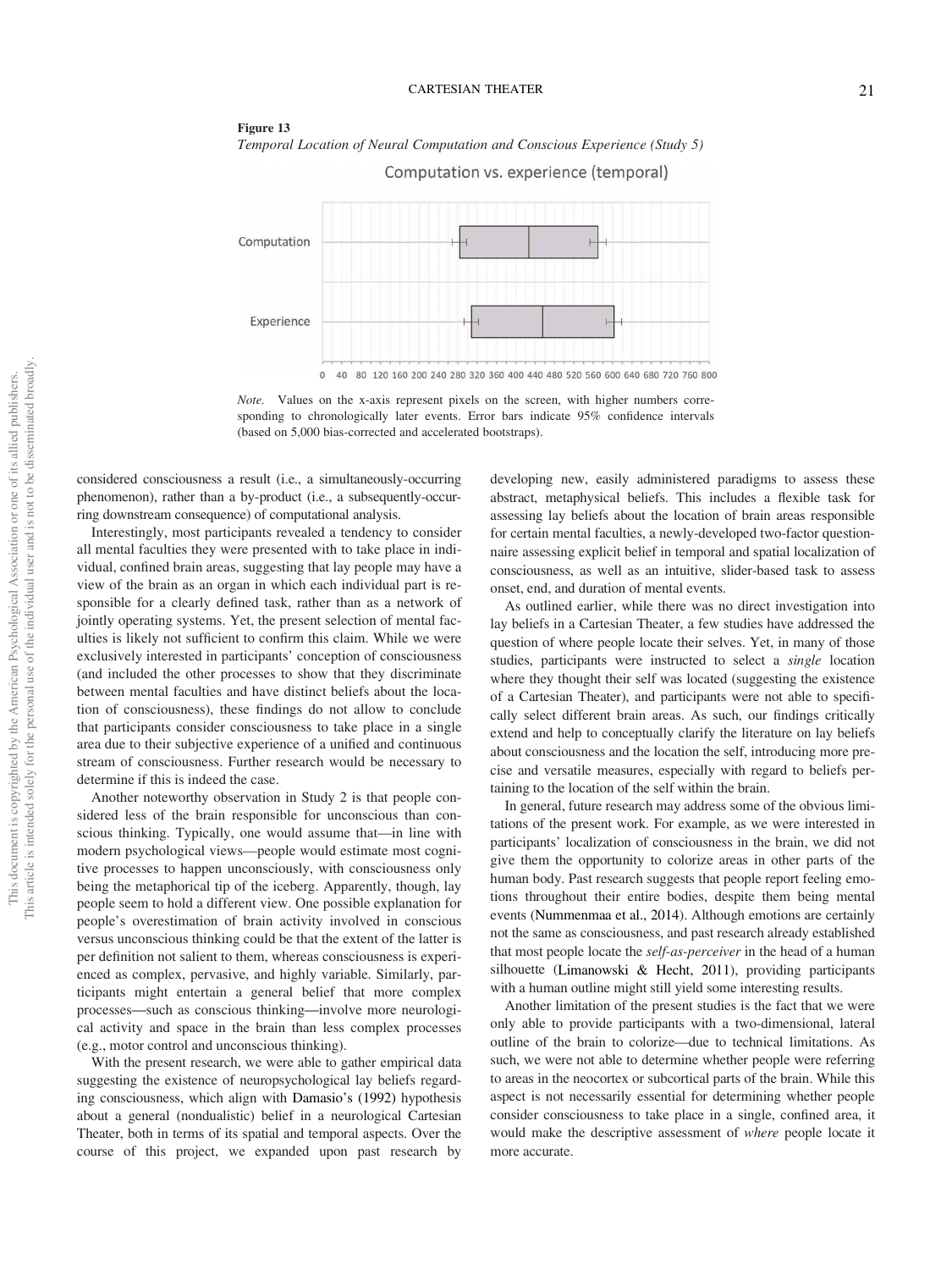Likewise, while we found people to colorize a single area of the brain, one should be careful in interpreting the *absolute* size of this area. Given that the image of the brain was two-dimensional, it is impossible to determine exactly how much of an "actual" brain people believed to be involved in consciousness. In addition, the brush sizes participants were provided with did not allow colorizing a single "point" inside the brain (pertaining to the terminology sometimes used when talking about the Cartesian Theater). As the image of the brain was comparably small (to allow for pixel-level analyses), a single click with the large brush, for example, already corresponds to 1.5% of the entire brain. A larger image would most likely have resulted in lesser colorization overall, given that small movements with the mouse pointer while colorizing would have colorized a comparatively smaller area of the brain.

Another avenue for future research programs revolves around the question which additional personality traits, beliefs, or attitudes predict belief in a Cartesian Theater in general, and belief in temporal and/or spatial confinement of consciousness in particular. For example, while reliance on intuition and reflection were not associated with people's belief in our studies (Study 1b), it is conceivable that certain aspects of people's personality that affect how they perceive the physical world outside of their minds—for example, subclinical levels of derealization or depersonalization—are related to these beliefs. Further, in addition to a belief in mind-body dualism (Forstmann & Burgmer, 2015, 2017, see online supplemental materials), intrinsic religiosity—specifically religious belief that involves the concept of an afterlife or immortal souls—is likely to be associated with a belief in a Cartesian Theater (see online supplemental materials). Knowing which traits are associated with a belief in a Cartesian Theater also constitutes the first step in answering how one may be able to explain this belief in both scientists and lay people.

More practically speaking, whether people endorse the notion of a Cartesian Theater may also affect how they evaluate the consequences of certain brain injuries or diseases (e.g., those that specifically target the frontal part of the brain), and may affect whether they think patients suffering from these conditions are still "the same." Likewise, the temporal component of the Cartesian Theater could have implications for how people judge behavior (e.g., when they assign blame for transgressive behaviors). Although we did not find that lay belief in free will predicted the spatial aspect of people's localization of consciousness (see online supplemental materials for these results), it remains a possibility that a belief in consciousness happening comparably late in the chain of mental events is negatively associated with ascriptions of voluntariness or free choice to a target.

In sum, Damasio's (1992) claim that a (neurological) Cartesian Theater "is certainly the common-sense concept of the nonscientist and nonphilosopher in the street" (p. 208), seems to hold true, both intuitively and explicitly—at least for the population in which the present research was conducted. Our findings therefore support earlier theoretical reasoning on how lay people conceptualize consciousness, and critically extend previous research in this domain.

#### References

Alsmith, A. J., & Longo, M. R. (2014). Where exactly am I? Self-location judgements distribute between head and torso. *Consciousness and Cognition*, *24*, 70–74. https://doi.org/10.1016/j.concog.2013.12.005

- Anglin, S. M. (2014). I think, therefore I am? Examining conceptions of the self, soul, and mind. *Consciousness and Cognition*, *29*, 105–116. https://doi.org/10.1016/j.concog.2014.08.014
- Augusto, L. M. (2010). Unconscious knowledge: A survey. *Advances in Cognitive Psychology*, *6*, 116–141. https://doi.org/10.2478/v10053-008 -0081-5
- Baars, B. J. (1997). *In the theater of consciousness: The workspace of the mind*. Oxford University Press. https://doi.org/10.1093/acprof:oso/9780 195102659.001.1
- Barbeito, R. & Ono, H. (1979). Four methods of locating the egocenter: A comparison of their predictive validities and reliabilities. *Behavior Research Methods and Instrumentation*, *11*(1), 31–36. https://doi.org/10 .3758/BF03205428
- Bertossa, F., Besa, M., Ferrari, R., & Ferri, F. (2008). Point zero: A phenomenological inquiry into the seat of consciousness. *Perceptual and Motor Skills*, *107*(2), 323–335. https://doi.org/10.2466/pms.107.2.323-335
- Blackmore, S. J. (2005). *Conversations on consciousness*. Oxford University Press. https://doi.org/10.1093/actrade/9780192805850.001.0001
- Boly, M., Massimini, M., Tsuchiya, N., Postle, B. R., Koch, C., & Tononi, G. (2017). Are the neural correlates of consciousness in the front or in the back of the cerebral cortex? Clinical and neuroimaging evidence. *The Journal of Neuroscience*, *37*(40), 9603–9613. https://doi.org/10.1523/ JNEUROSCI.3218-16.2017
- Damasio, A. R. (1989). Time-locked multiregional retroactivation: A systems-level proposal for the neural substrates of recall and recognition. *Cognition*, *33*(1–2), 25–62. https://doi.org/10.1016/0010-0277(89)90005-X
- Damasio, A. R. (1992). The selfless consciousness. *Behavioral and Brain Sciences*, *15*(2), 208–209. https://doi.org/10.1017/S0140525X00068291
- Dennett, D. C. (1991). *Consciousness explained*. Little, Brown, & Co.
- Dennett, D. C. (1996). Seeing is believing: or is it? In K. Akins (Ed.), *Perception* (pp. 158–172). Oxford University Press.
- Dennett, D. C., & Kinsbourne, M. (1992). Time and the observer: The where and when of consciousness in the brain. *Behavioral and Brain Sciences*, *15*(2), 183–201. https://doi.org/10.1017/S0140525X00068229
- Descartes, R. (1985). Treatise of man. In J. Cottingham, R. Stoothoff, & D. Murdoch (Eds.), *The philosophical writings of Descartes* (Vol. 1, pp. 99–108). (J. Cottingham, Trans.). Cambridge University Press. (Original work published 1632) https://doi.org/10.1017/CBO9780511805042.005
- Descartes, R. (1991). To Meyssonnier, 29 January 1640. In J. Cottingham, R. Stoothoff, & D. Murdoch (Eds.), *The philosophical writings of Descartes* (Vol. 3, pp. 143–144). (J. Cottingham, Trans.). Cambridge University Press. (Original work published 1640) https://doi.org/10.1017/CBO9781107340824
- Ester, M., Kriegel, H. P., Sander, J., & Xu, X. (1996). A density based algorithm for discovering clusters in large spatial databases with noise. In E. Simoudis, J. W. Han, & U. M. Fayyad (Eds.), *Proceedings of the 2nd international conference on knowledge discovery and data mining, August 02*–*04* (pp. 226–231). AAAI Press.
- Forstmann, M., & Burgmer, P. (2015). Adults are intuitive mind-body dualists. *Journal of Experimental Psychology: General*, *144*(1), 222–235. https://doi.org/10.1037/xge0000045
- Forstmann, M., & Burgmer, P. (2017). Antecedents, manifestations, and consequences of belief in mind-body dualism. In C. Zedelius, B. Müller, & J. W. Schooler (Eds.), *The science of lay theories - How beliefs shape our cognition, behavior, and health* (pp. 181–205). Springer. https://doi .org/10.1007/978-3-319-57306-9\_8
- Frederick, S. (2005). Cognitive reflection and decision making. *The Journal of Economic Perspectives*, *19*(4), 25–42. https://doi.org/10.1257/ 089533005775196732
- Gopnik, A., & Meltzoff, A. N. (1997). *Words, thoughts, and theories*. MIT Press.
- Gopnik, A., & Wellman, H. M. (1992). Why the child's theory of mind really is a theory. *Mind & Language*, *7*(1–2), 145–171. https://doi.org/ 10.1111/j.1468-0017.1992.tb00202.x